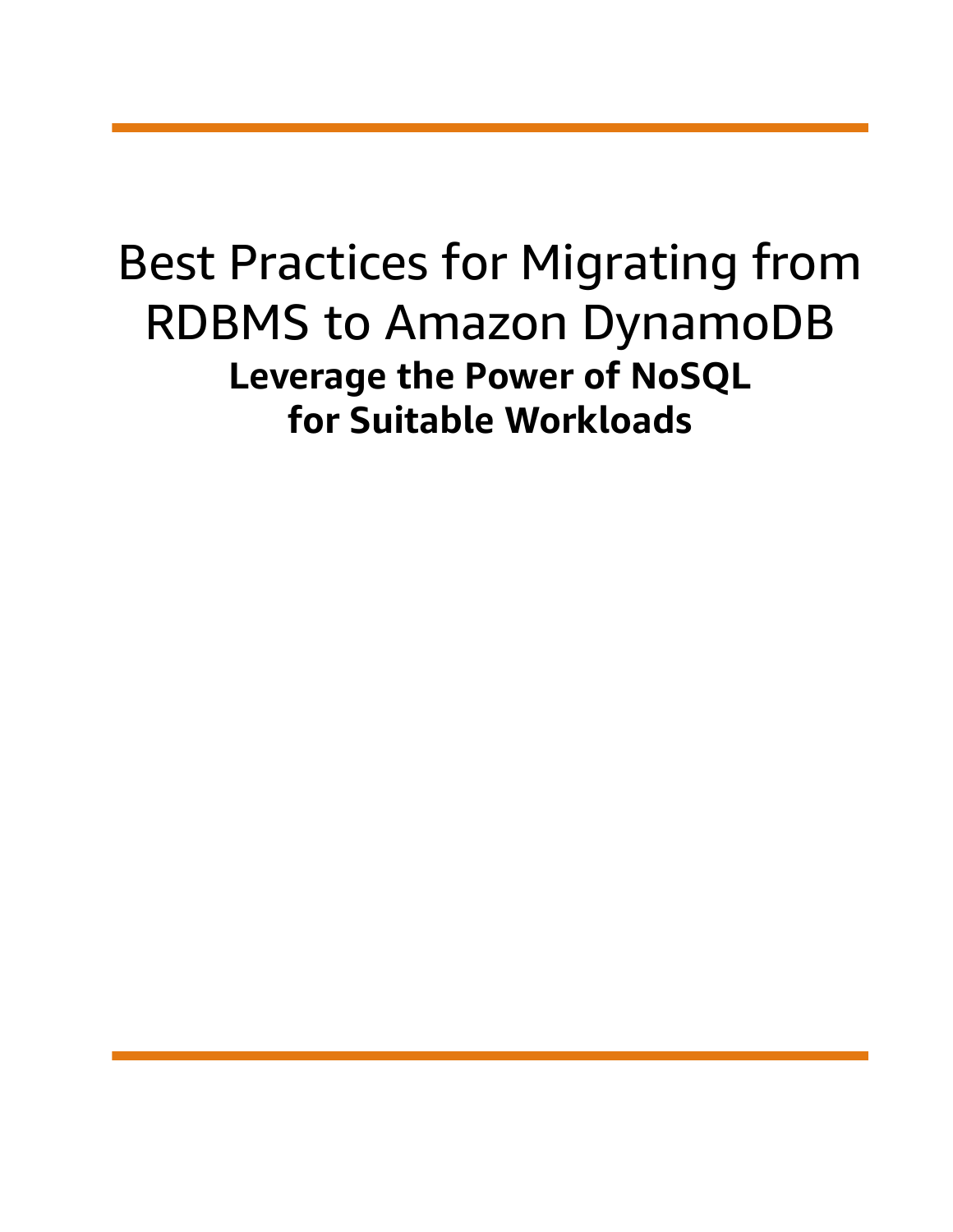### **Best Practices for Migrating from RDBMS to Amazon DynamoDB: Leverage the Power of NoSQL for Suitable Workloads**

Copyright © Amazon Web Services, Inc. and/or its affiliates. All rights reserved.

Amazon's trademarks and trade dress may not be used in connection with any product or service that is not Amazon's, in any manner that is likely to cause confusion among customers, or in any manner that disparages or discredits Amazon. All other trademarks not owned by Amazon are the property of their respective owners, who may or may not be affiliated with, connected to, or sponsored by Amazon.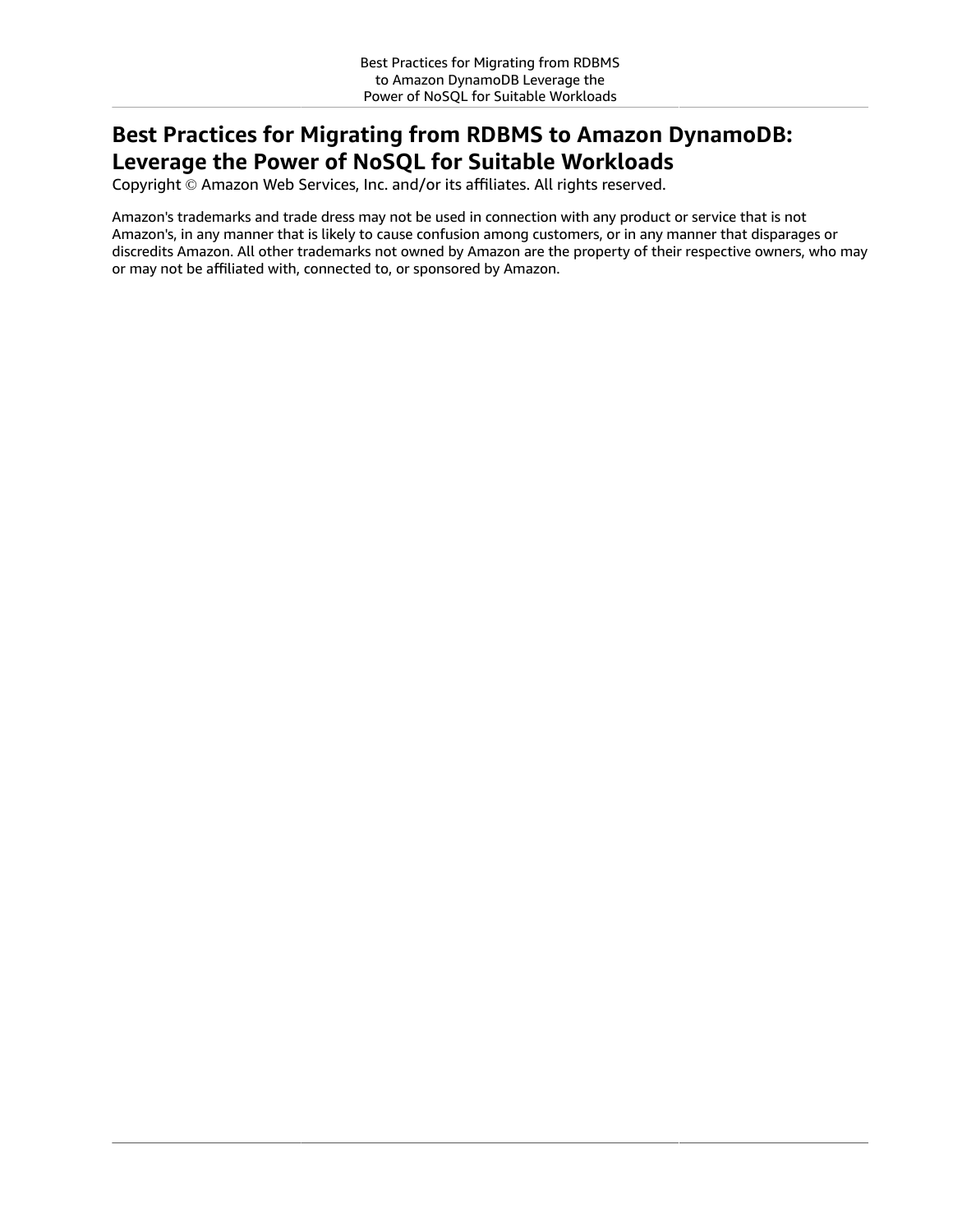### **Table of Contents**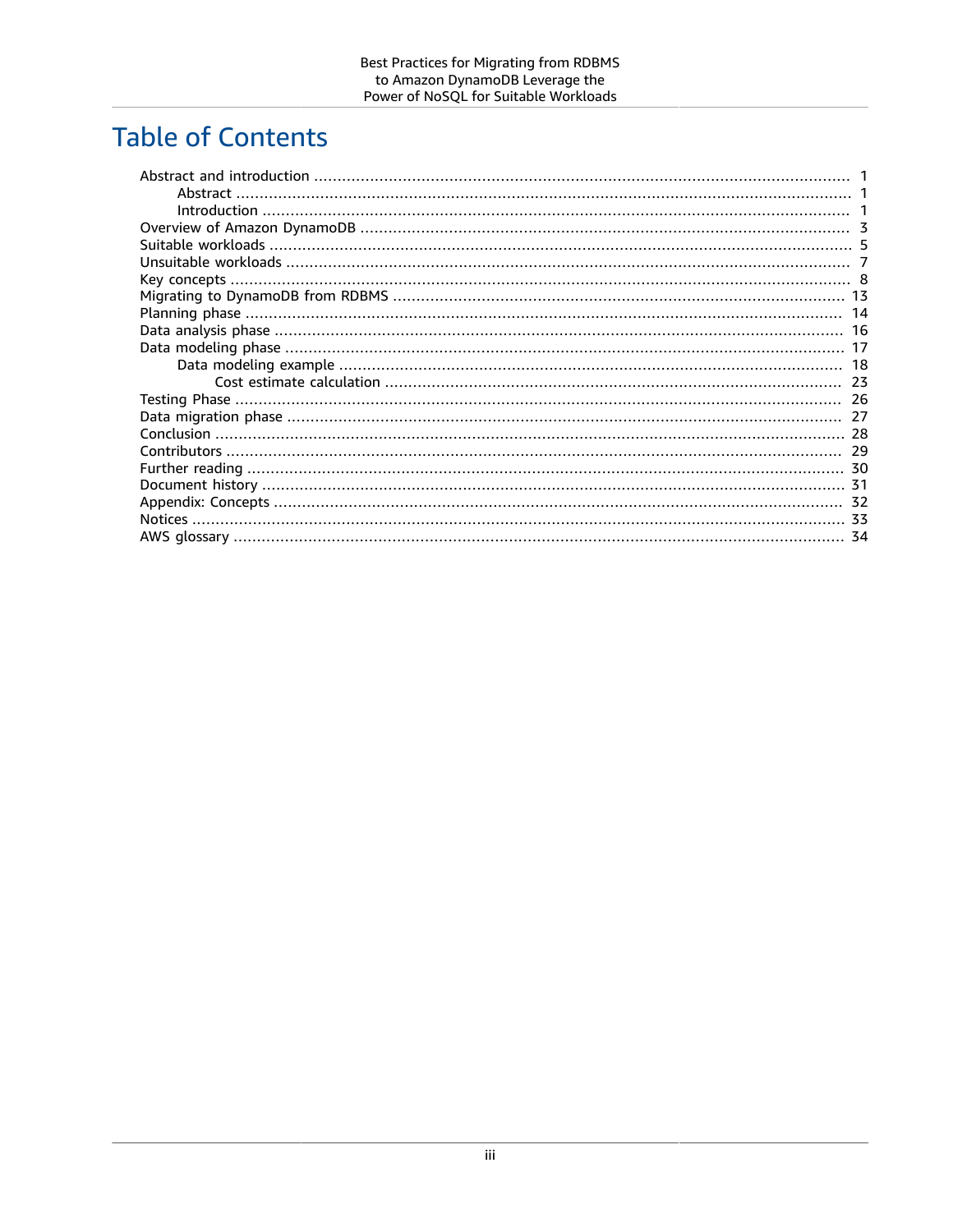### <span id="page-3-0"></span>Abstract and introduction

Publication date: **February 28, 2022** (*[Document](#page-33-0) history* [\(p. 31\)](#page-33-0))

### <span id="page-3-1"></span>Abstract

Software architects and developers have an array of choices for data storage and persistence. These include not only traditional relational database management systems (RDBMS), but also NoSQL databases, such as Amazon DynamoDB. Certain workloads will scale better and be more cost-effective to run using a NoSQL solution. This whitepaper highlights the best practices for migrating these workloads from an RDBMS to DynamoDB. It also discusses how NoSQL databases like DynamoDB differ from a traditional RDBMS, and proposes a framework for analysis, data modeling, and migration of data from an RDBMS into DynamoDB.

### <span id="page-3-2"></span>Introduction

For decades, the RDBMS was the de facto choice for data storage and persistence. Any data driven application, be it an e-commerce website or an expense reporting system, was almost certain to use a relational database to retrieve and store the data required by the application. The reasons for this are numerous and include the following:

- RDBMS is a mature and stable technology.
- The query language, SQL, is feature-rich and versatile.
- The servers that run an RDBMS engine are typically some of the most stable and powerful in the IT infrastructure.
- All major programming languages contain support for the drivers used to communicate with an RDBMS, as well as a rich set of tools for simplifying the development of database-driven applications.

These factors, and many others, have supported the wide adoption of the RDBMS. For architects and software developers, there simply wasn't a reasonable alternative for data storage and persistence – until now.

The growth of *internet scale* web applications, such as e-commerce and social media, the explosion of connected devices like smart phones and tablets, and the rise of big data have resulted in new workloads that traditional relational databases are not well suited to handle. As systems designed for transaction processing, all RDBMS must support certain fundamental properties. These properties are defined by the acronym ACID: Atomicity, Consistency, Isolation, and Durability. Atomicity refers to *all or nothing* operations – a transaction processes completely or not at all. Consistency means that the process of a transaction causes a valid state transition or the transaction is cancelled. Once the transaction is committed, the state of the resulting data must conform to the constraints imposed by the database schema. Isolation requires that concurrent transactions run separately from one another. The isolation property guarantees that if concurrent transactions are run in serial, the end state of the data will be the same. Durability requires that the state of the data, once a transaction processes, be preserved. In the event of power or system failure, the database must be able to recover to the last known state.

These ACID properties are all desirable, but support for all four requires an architecture that poses some challenges for today's data intensive workloads. For example, consistency requires a well-defined schema and that all data stored in a database conform to that schema. This is great for ad-hoc queries and readheavy workloads. For a workload consisting almost entirely of writes, such as the saving of a player's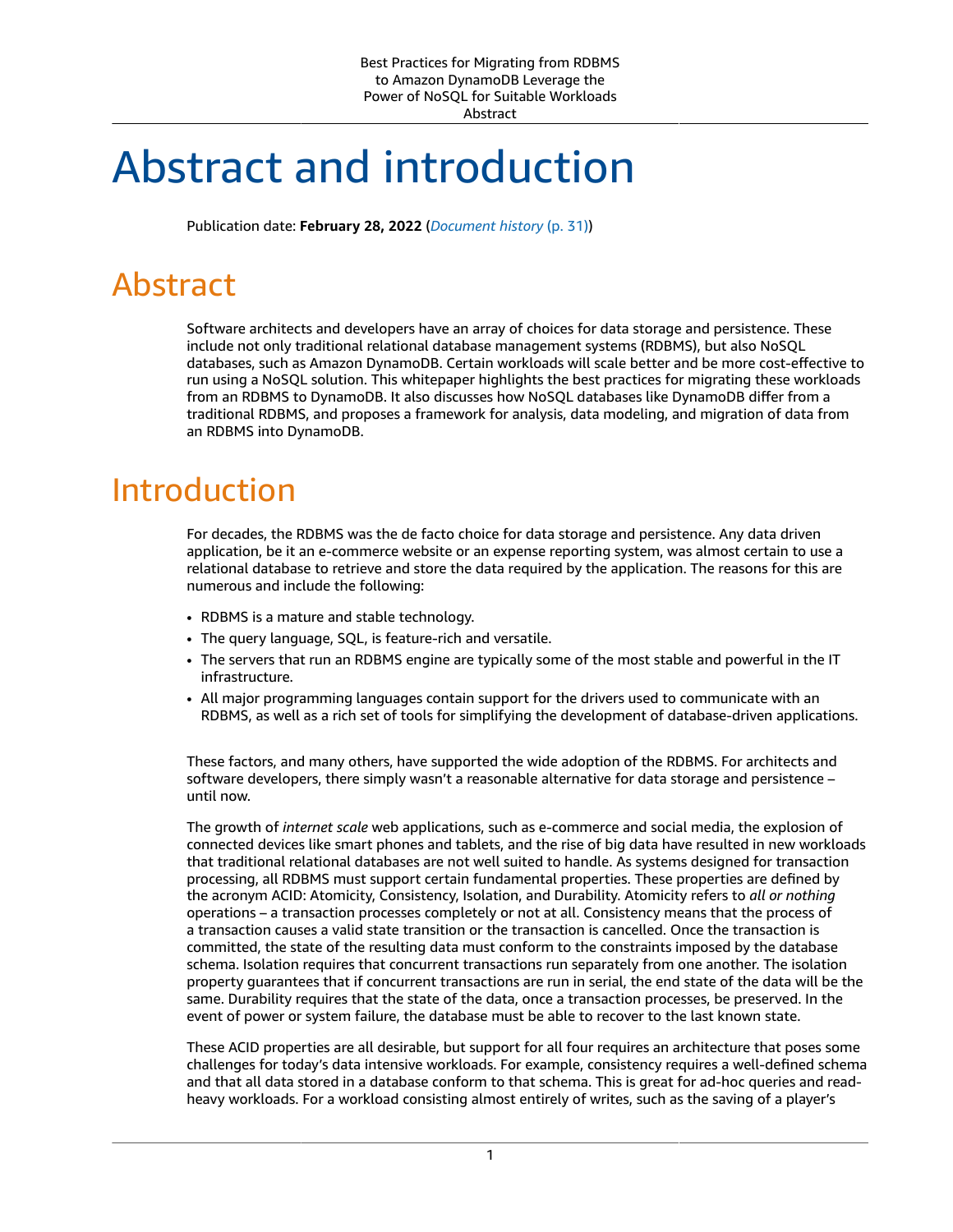state in a gaming application, this enforcement of schema is expensive from a storage and compute standpoint. The game developer benefits little by forcing this data into rows and tables that relate to one another through a well-defined set of keys.

Consistency also requires locking some portion of the data until the transaction modifying it completes and then making the change immediately visible. For a bank transaction, which debits one account and credits another, this is required. This type of transaction is called *strongly consistent*. For a social media application, on the other hand, there really is no requirement that all users see an update to a data feed at precisely the same time. In this latter case, the transaction is *eventually consistent*. It is far more important that the social media application scale to handle potentially millions of simultaneous users even if those users see changes to the data at different times. Scaling an RDBMS to handle this level of concurrency, while maintaining strong consistency, requires upgrading to more powerful (and often proprietary) hardware. This is called *scaling up* or *vertical scaling*, it usually carries an extremely high cost and has an upper scalability limit. The more cost-effective way to scale a database to support this level of concurrency is to add server instances running on commodity hardware. This is called *scaling out* or *horizontal scaling* and it is typically far more cost-effective than vertical scaling.

NoSQL databases, such as Amazon DynamoDB, address the scaling and performance challenges found with RDBMS. The term *NoSQL* simply means that the database doesn't follow the relational model espoused by E.F Codd in his 1970 paper *A [Relational](http://www.seas.upenn.edu/~zives/03f/cis550/codd.pdf) Model of Data for Large Shared Data Banks*, which would become the basis for all modern RDBMS. As a result, NoSQL databases vary much more widely in features and functionality than a traditional RDBMS. There is no common query language analogous to SQL, and query flexibility is generally replaced by high I/O performance and horizontal scalability. NoSQL databases don't enforce the notion of schema in the same way as an RDBMS. NoSQL databases may store semi-structured data, like JSON, they may store related values as column sets, or they may simply store key/value pairs.

The net result is that NoSQL databases usually trade some of the query capabilities and ACID properties of an RDBMS for a much more flexible data model that scales horizontally. These characteristics make NoSQL databases an excellent choice in situations where use of an RDBMS (like the aforementioned game state example) is resulting in some combination of performance bottlenecks, operational complexity, and rising costs. DynamoDB offers solutions to all these problems, and is an excellent platform for migrating these workloads off of an RDBMS. In addition, DynamoDB supports strong consistency and ACID transactions, so even workloads that require such capabilities, which traditionally were not considered suitable for NoSQL databases, can take advantage of DynamoDB's scalability, flexible data model, and operational simplicity.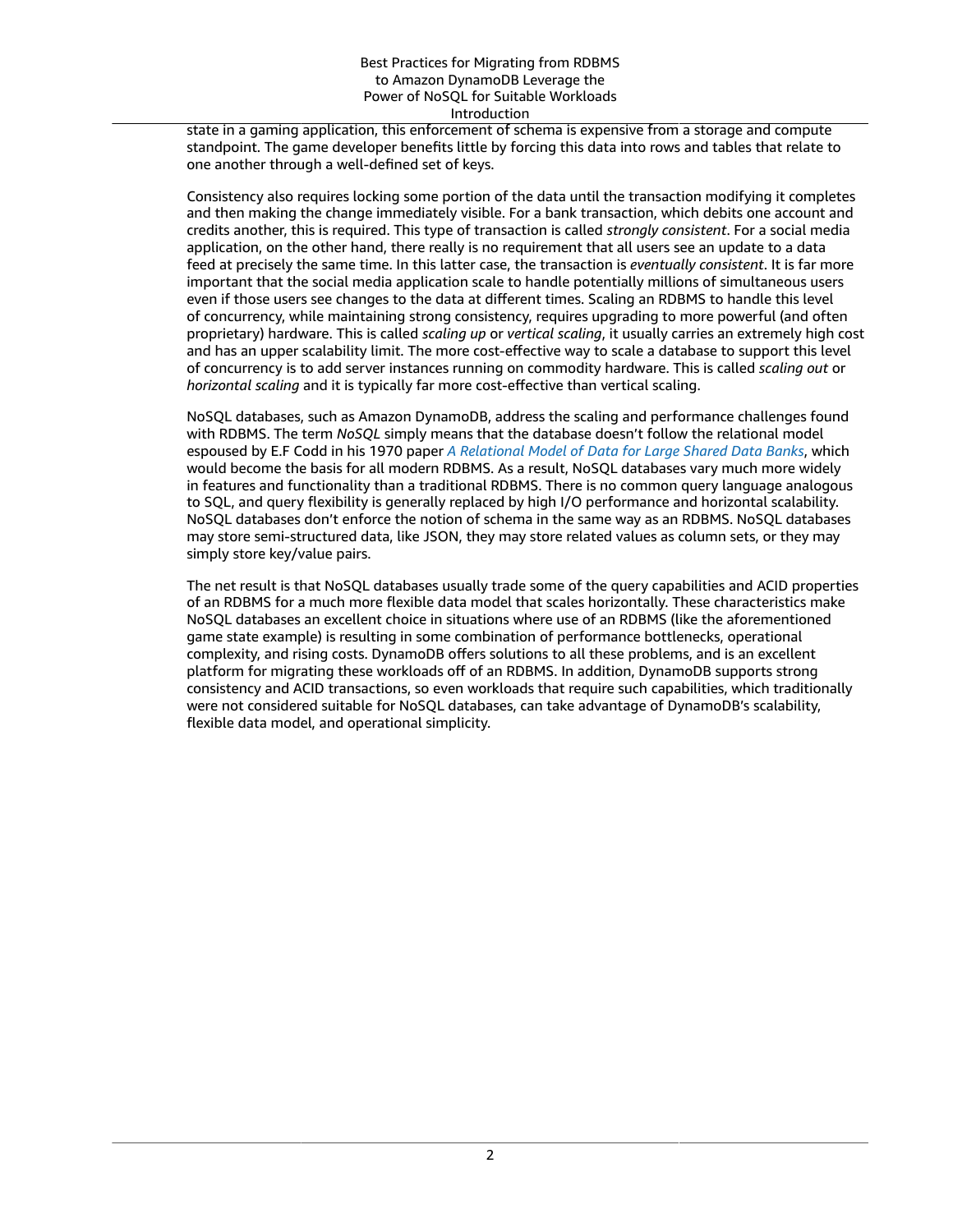## <span id="page-5-0"></span>Overview of Amazon DynamoDB

Amazon [DynamoDB](http://aws.amazon.com/dynamodb/) is a fully managed, serverless, NoSQL database service running in the AWS cloud. The complexity of running a massively scalable, distributed NoSQL database is managed by the service itself, enabling software developers to focus on building applications rather than managing infrastructure. NoSQL databases are designed for scale, but their architectures are sophisticated, and there can be significant operational overhead in running a large NoSQL cluster. With DynamoDB, instead of having to become experts in advanced distributed computing concepts, the developer need only learn DynamoDB's straightforward API using the software development kit (SDK) for the programming language of choice.

DynamoDB is also cost-effective. With DynamoDB, you pay for the storage you are consuming and the read and write operations you are performing. It is designed to scale elastically. When the storage and throughput requirements of an application are low, only a small amount of capacity needs to be provisioned in the DynamoDB service. As the number of users of an application grows and the required I/O throughput increases, additional capacity can be provisioned by the service on the fly. This enables an application to seamlessly grow to support millions of users who are making millions of concurrent requests to the database every second.

Tables are the fundamental construct for organizing and storing data in DynamoDB. These tables consist of items and each item is composed of a primary key that uniquely identifies it and key/value pairs called attributes. While an item is similar to a row in an RDBMS table, all the items in the same DynamoDB table need not share the same set of attributes in the way that all rows in a relational table share the same columns. The figure *DynamoDB Table Structure* shows the structure of a DynamoDB table and the items it contains.



#### *DynamoDB table structure*

There is no concept of a column in a DynamoDB table. Each item in the table can be expressed as a tuple containing an arbitrary number of elements, up to a maximum size of 400KB. This schema flexibility of a DynamoDB table simplifies the process of modifying the data structure as requirements change over time and it allows a flexible data model where you can store multiple versions and types of objects in the same table. This data model is well suited for storing data in the formats commonly used for object serialization and messaging in distributed systems. As explained in the next section, workloads that involve this type of data are good candidates to migrate to DynamoDB.

Tables and items are created, updated, queried, and deleted through the DynamoDB API. In addition, DynamoDB supports [PartiQL](https://partiql.org/), a SQL-compatible query language that allows access to structured, semi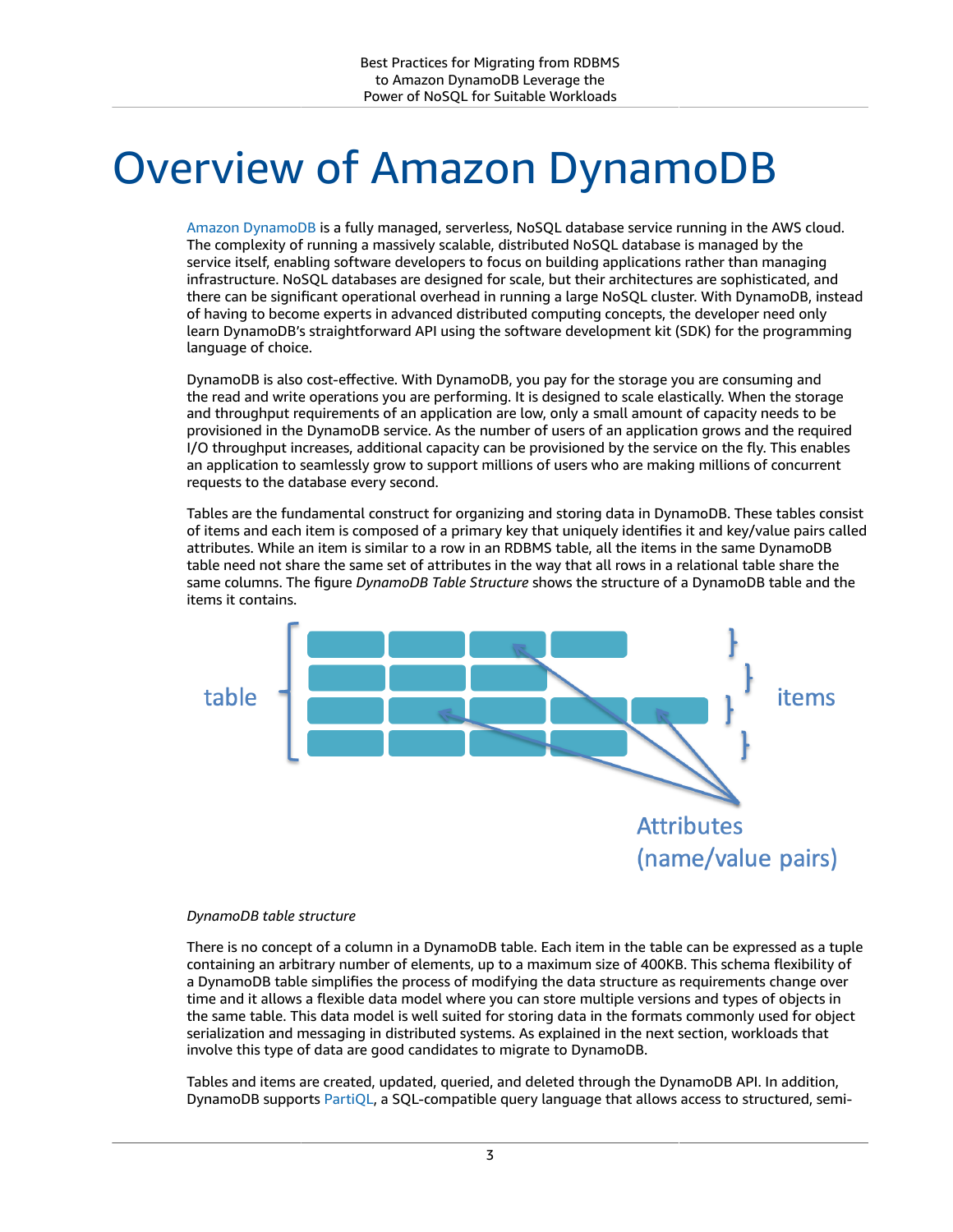structured, and nested data. Whether using the native DynamoDB API, or PartiQL, to access the data, it's important to understand your application's data access patterns well in order to make the most effective use of DynamoDB.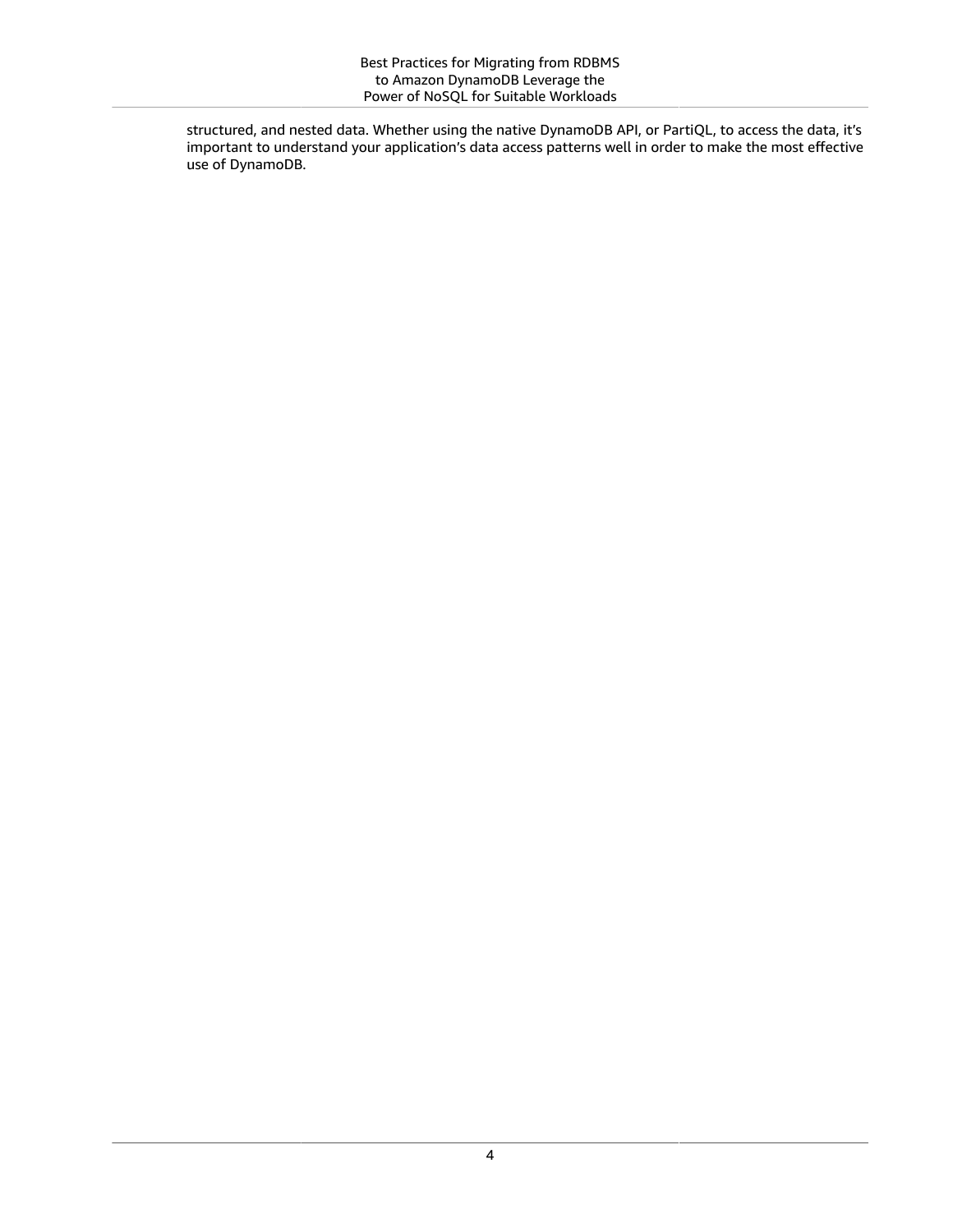### <span id="page-7-0"></span>Suitable workloads

With the introduction of DynamoDB features like ACID [transactions,](https://docs.aws.amazon.com/amazondynamodb/latest/developerguide/transactions.html) Amazon DynamoDB [Accelerator](http://aws.amazon.com/dynamodb/dax/) (DAX), [global tables](http://aws.amazon.com/dynamodb/global-tables/), Amazon [DynamoDB](https://docs.aws.amazon.com/amazondynamodb/latest/developerguide/TTL.html) Time to Live (TTL), and Amazon [DynamoDB](https://docs.aws.amazon.com/amazondynamodb/latest/developerguide/Streams.html) Streams, the variety of workloads suitable for DynamoDB has expanded during the recent years. The following table outlines some of the more common use-cases for DynamoDB workloads.

| Application                     | Use case                                                                          |
|---------------------------------|-----------------------------------------------------------------------------------|
| Adtech                          | Capturing browser cookie state User events, clickstream, impressions<br>datastore |
| Mobile applications             | Storing application data and session state                                        |
| Gaming applications             | Storing user preferences and application state                                    |
|                                 | Storing players' game states                                                      |
| Consumer voting<br>applications | Reality TV contests, Superbowl commercials                                        |
| Large scale websites            | Session state User data used for personalization Access control                   |
| Application monitoring          | Storing application log and event data JSON data                                  |
| Internet of Things              | Sensor data and log ingestion                                                     |
| Retail                          | Shopping cart Customer profiles Inventory tracking and fulfillment                |
| Finance                         | User transactions Event-driven transaction processing, fraud detection            |

*Table 1 – Common use-cases for DynamoDB workloads*

All of the use-cases in this table benefit from some combination of the features that make DynamoDB so powerful. Adtech applications typically require extremely low and consistent latency, which is well suited for DynamoDB's low single digit millisecond read and write performance. DAX, an in-memory cache for DynamoDB, provides microseconds latency for reads in cases where even lower read latency is a requirement. Because DAX is API-compatible with DynamoDB, you don't have to make functional application code changes and don't need to make separate calls to your in-memory cache.

Mobile applications and consumer voting applications often have millions of users and need to handle many thousands of requests per second. DynamoDB can scale horizontally to meet this load. Gaming applications can rely on DynamoDB global tables for multi-region, active-active replication of data for business continuity and to allow globally distributed users to access the game in a region closest to them to reduce latency. Application monitoring solutions typically ingest hundreds of thousands or millions of data points per minute and DynamoDB's schema-less data model, high performance, and support for a native JSON data type is a great fit for these types of applications. Finally, financial applications make use of DynamoDB ACID transactions in order to assure data integrity and correctness. They also utilize DynamoDB Streams and TTL to perform event driven processing, while taking advantage of DynamoDB scalability to support their workloads.

Another important characteristic to consider when determining if a workload is suitable for a NoSQL database like DynamoDB is whether it requires horizontal scaling. A mobile application may have millions of users, but each installation of the application will only read and write session data for a single user.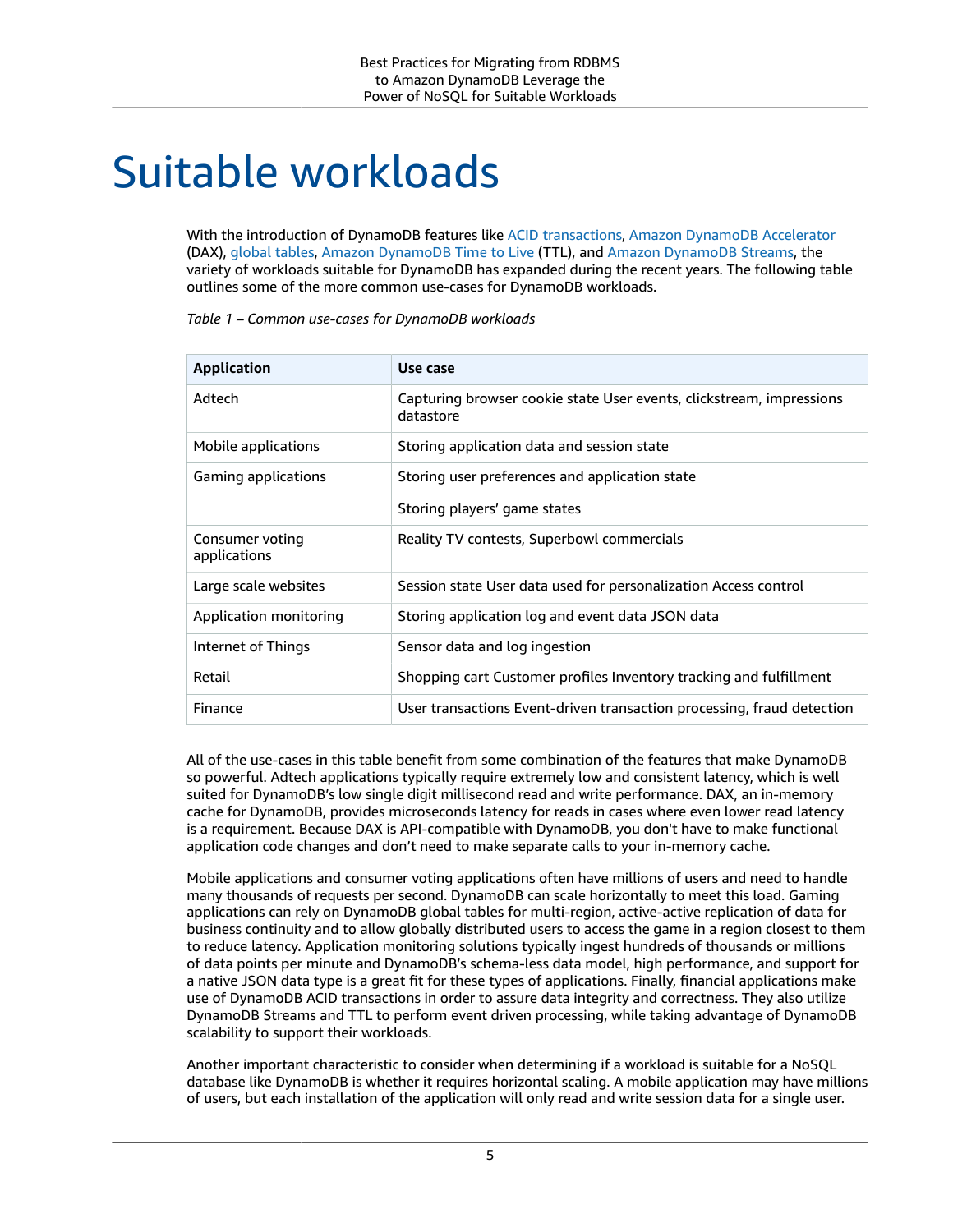This means the user session data in the DynamoDB table can be distributed across multiple storage partitions. A read or write of data for a given user will be confined to a single partition. This allows the DynamoDB table to scale horizontally—as more users are added, more partitions are created. As long as requests to read and write this data are uniformly distributed across partitions, DynamoDB will be able to handle a very large amount of concurrent data access. This type of horizontal scaling is difficult to achieve with an RDBMS without the use of *sharding*, which can add significant complexity to an application's data access layer. When data in an RDBMS is *sharded*, it is split across different database instances. This requires maintaining an index of the instances and the range of data they contain. In order to read and write data, a client application needs to know which shard contains the range of data to be read or written. Sharding also adds administrative overhead and cost – instead of a single database instance, you are now responsible for keeping several up and running.

It's also important to evaluate the data consistency requirement of an application when determining if a workload would be suitable for DynamoDB. Writes are always strongly consistent in DynamoDB. For reads there are two consistency models supported in DynamoDB: *strong consistency* and *eventual consistency*, with the former requiring more capacity than the latter. This flexibility enables the developer to get the best possible performance from the database while being able to support the consistency requirements of the application. If an application does not require *strongly consistent* reads, meaning that updates made by one client do not need to be immediately visible to others, then use of an RDBMS that will force strong consistency can result in a tax on performance with no net benefit to the application. The reason is that strong consistency usually involves having to lock some portion of the data, which can cause performance bottlenecks.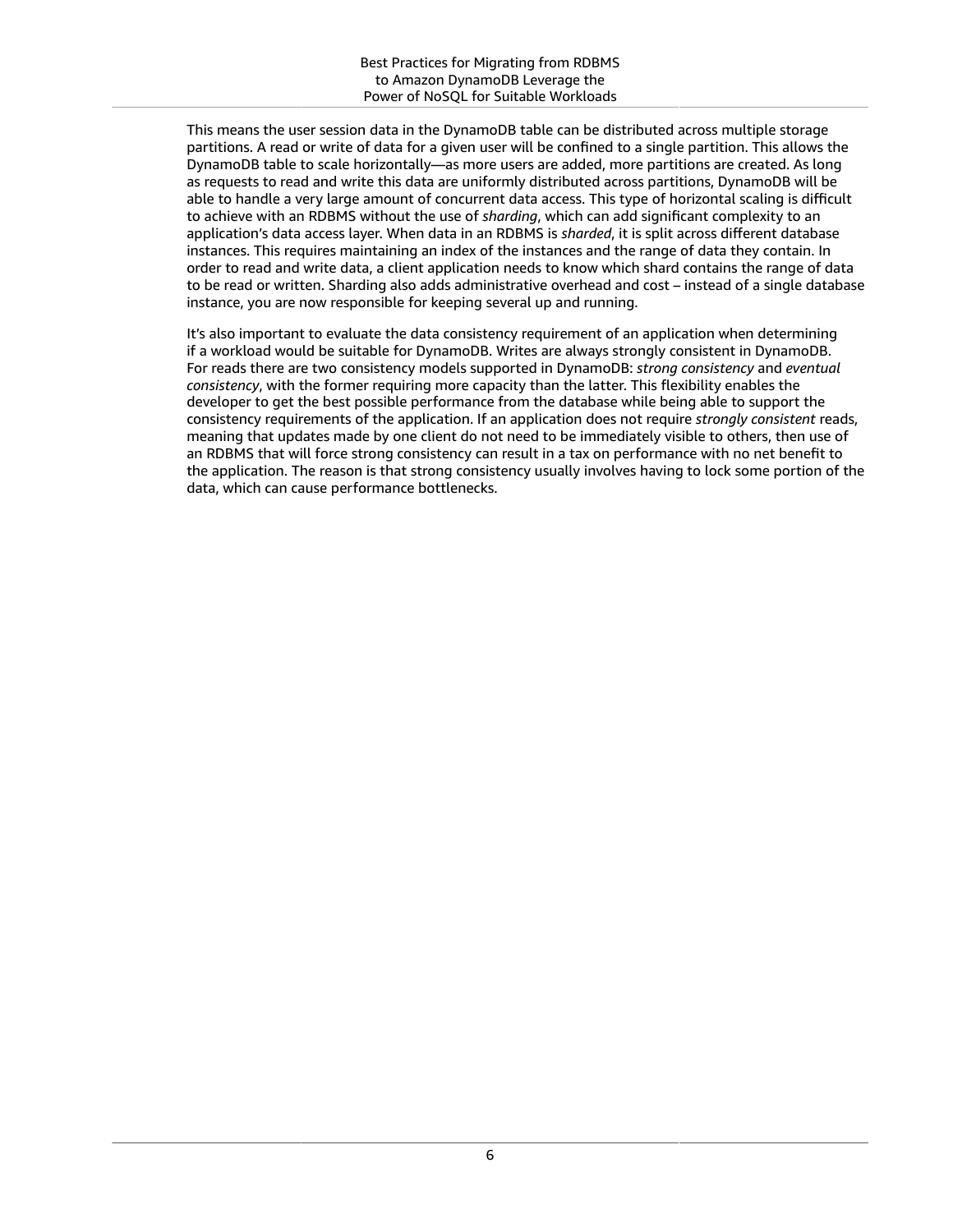### <span id="page-9-0"></span>Unsuitable workloads

Some workloads are unsuitable for DynamoDB, including:

- Ad-hoc queries
- Online analytical processing (OLAP)
- Binary Large Object (Blob) storage

Because there is no concept of a table join in DynamoDB, constructing ad-hoc queries is not as efficient as it is with RDBMS. Running such queries with DynamoDB is possible, but requires the use of Amazon EMR, or AWS Glue with Hive, or Apache Spark. Likewise, OLAP applications are difficult to deliver as well, because the dimensional data model used for analytical processing requires joining fact tables to dimension tables. Finally, due to the size limitation of a DynamoDB item, storing Blobs is often not practical. DynamoDB does support a binary data type, but this is not suited for storing large binary objects, like images or documents. However, storing a pointer in the DynamoDB table to a large Blob stored in Amazon Simple Storage Service (Amazon S3) easily supports this last use-case.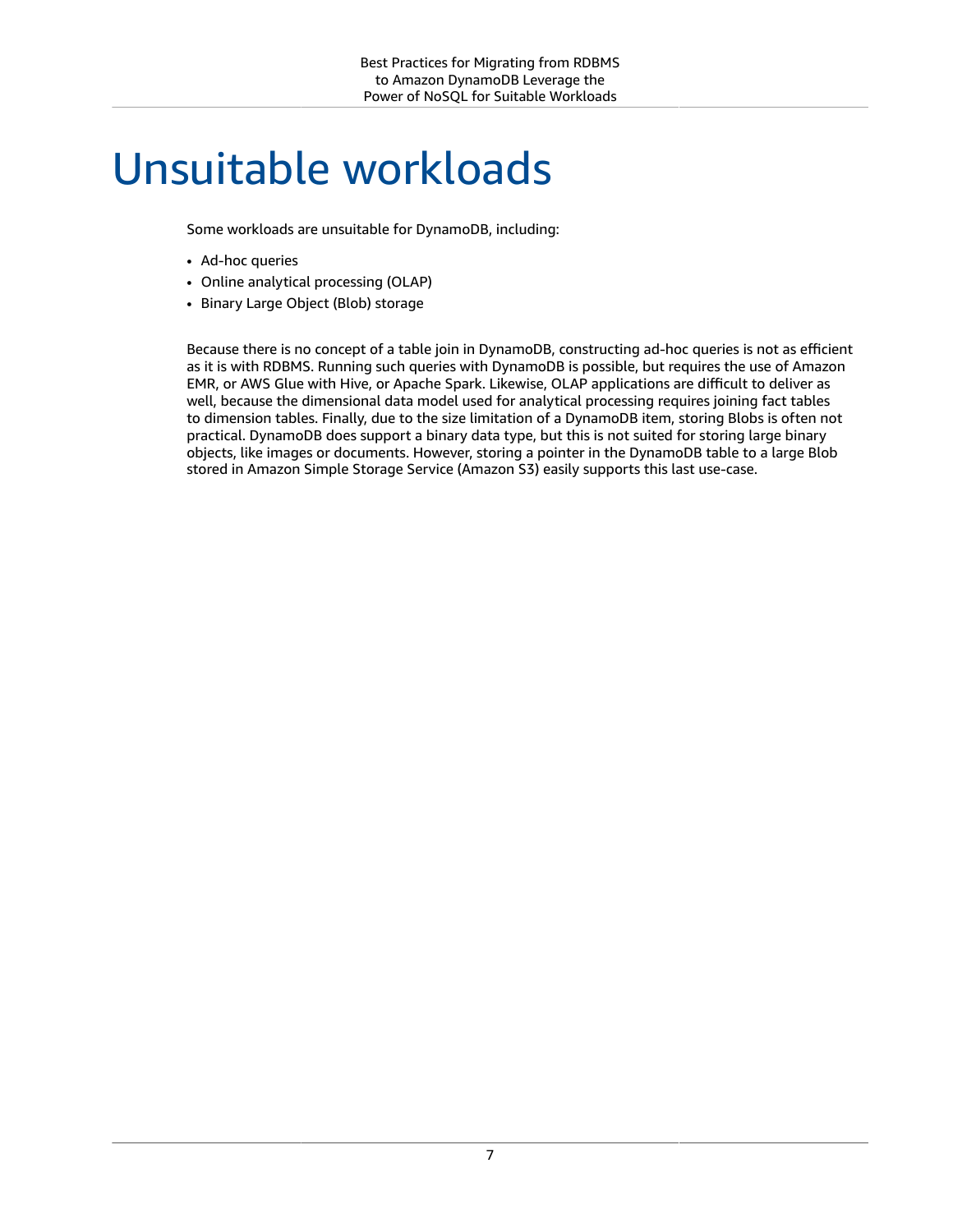# <span id="page-10-0"></span>Key concepts

As described in the previous section, DynamoDB organizes data into tables consisting of items. Each item in a DynamoDB table can define an arbitrary set of attributes, but all items in the table must define a primary key that uniquely identifies the item. This key must contain an attribute known as the *partition key* and optionally an attribute called the *sort key*. The following figure shows the structure of a DynamoDB table that defines both a partition and sort key.



*DynamoDB Table with partition and sort keys*

If an item can be uniquely identified by a single attribute value, then this attribute can function as the partition key. In other cases, an item may be uniquely identified by two values. In this case, the primary key will be defined as a composite of the partition key and the sort key. The following figure demonstrates this concept.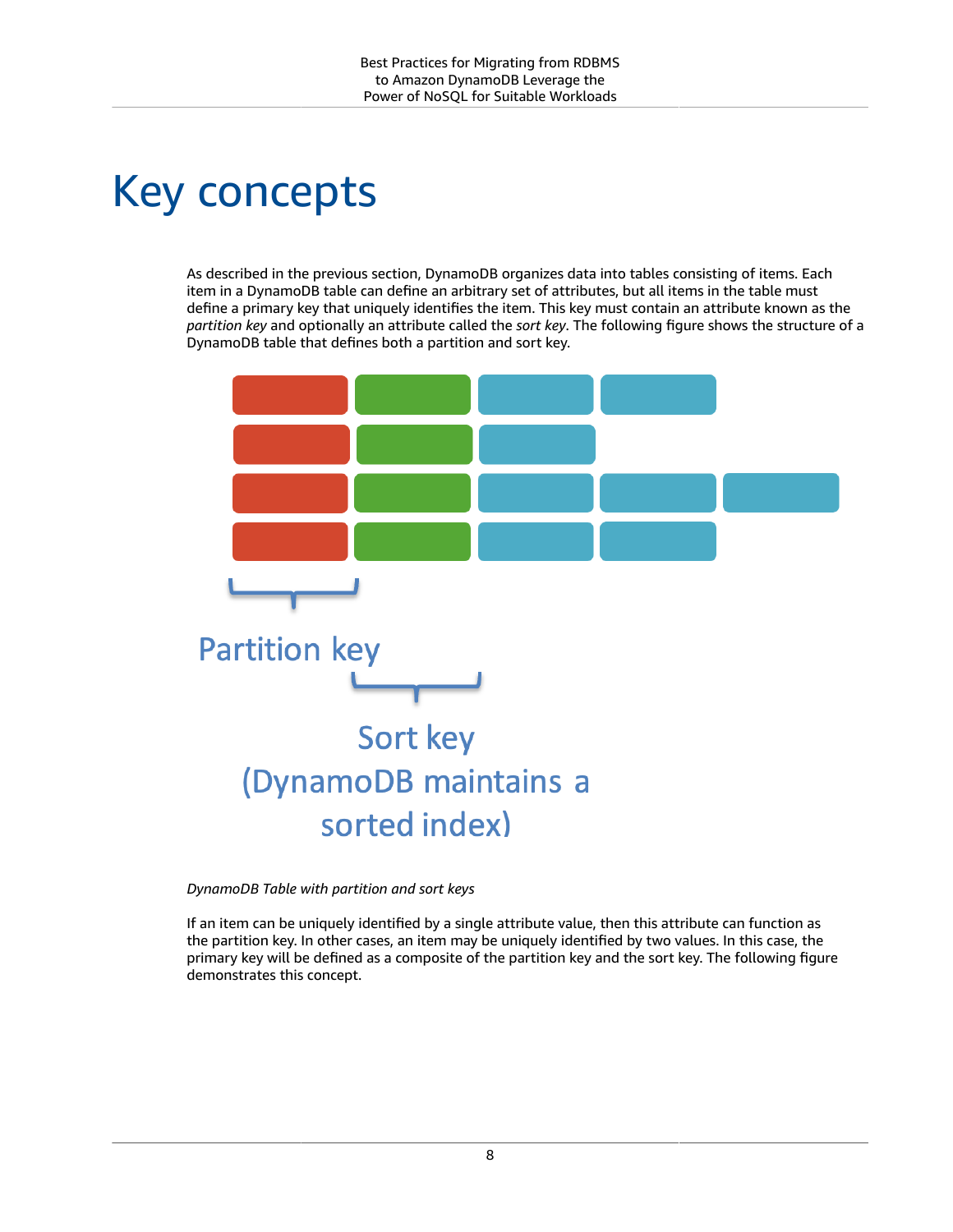

#### *Example of partition and sort keys*

RDBMS tables relating media files with the codec used to transcode them can be modeled as a single table in DynamoDB using a primary key consisting of a partition and sort key. Note how the data is denormalized in the DynamoDB table. This is a common practice when migrating data from an RDBMS to a NoSQL database, and will be discussed in more detail later in this whitepaper.

The ideal partition key will contain a large number of distinct values uniformly distributed across the items in the table. A user ID is a good example of an attribute that tends to be uniformly distributed across items in a table. Attributes that would be modeled as lookup values or enumerations in an RDBMS tend to make poor partition keys. The reason is that certain values may occur much more frequently than others. These concepts are shown in Table 2. Notice how the counts of user\_id are uniform whereas the counts of status\_code are not. If the status\_code is used as a partition key in a DynamoDB table, the value that occurs most frequently will end up being stored on a single partition, and this means that most reads and writes will be hitting that single partition. This is called a *hot partition* and this will negatively impact performance.

#### *Table 2 – Uniform and non-uniform distribution of potential key values*

select user\_id, count(\*) as total from user\_preferences group by user\_id

| user_id                                  | total |  |
|------------------------------------------|-------|--|
| 8a9642f7-5155-4138-<br>bb63-870cd45d7e19 |       |  |
| 31667c72-86c5-4afb-82a1-<br>a988bfe34d49 |       |  |
| 693f8265-b0d2-40f1-add0-<br>bbe2e8650c08 |       |  |

select status\_code, count(\*) as total from status\_code sc, log l where l.status\_code\_id = sc.status\_code\_id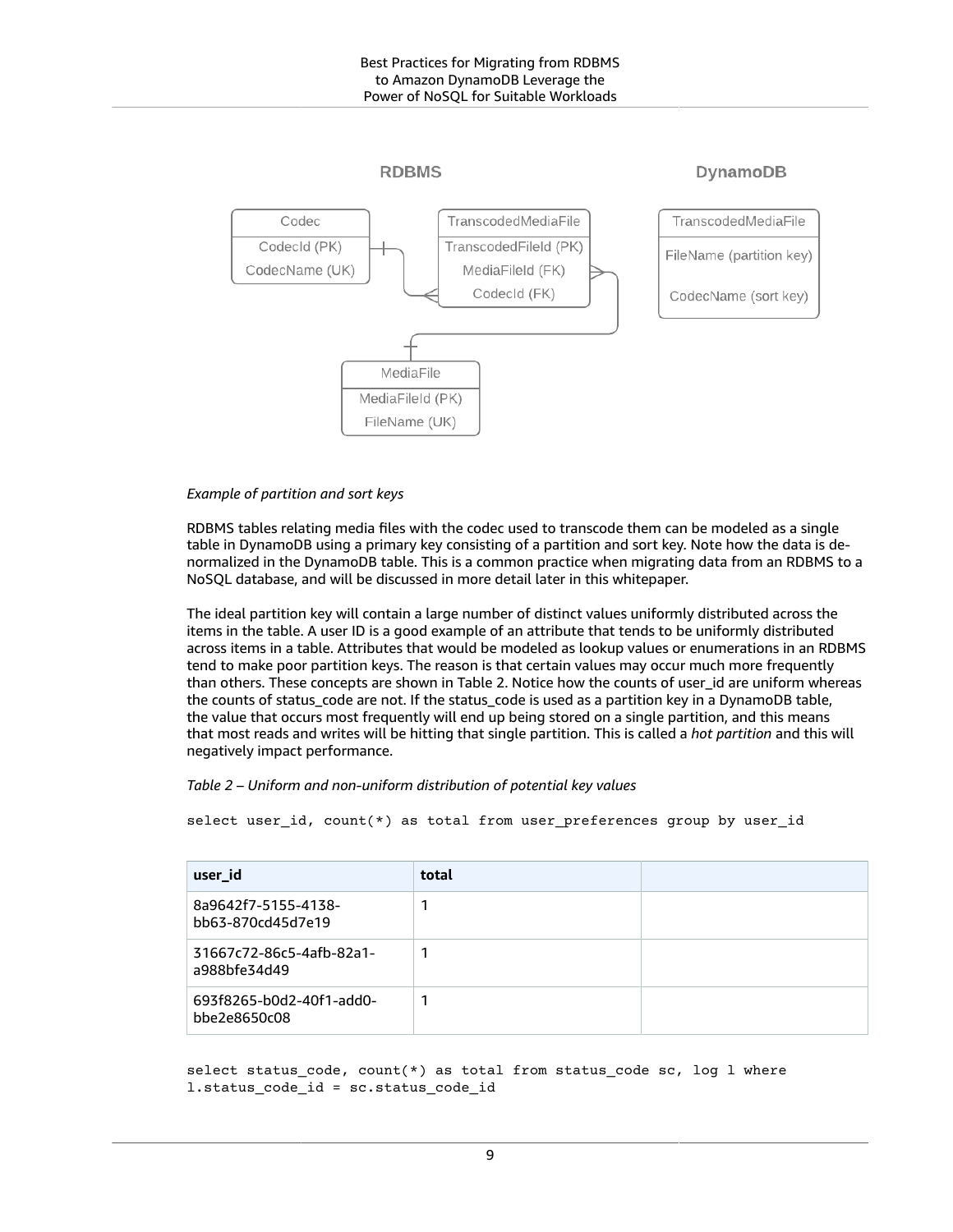| status_code | total  |  |
|-------------|--------|--|
| 400         | 125000 |  |
| 403         | 250    |  |
| 500         | 1000   |  |
| 505         | 2      |  |

Items can be fetched from a table using the primary key. Often, it is useful to be able to fetch items using a different set of values than the partition and the sort keys. DynamoDB supports these operations through local and global secondary indexes. A local [secondary](https://docs.aws.amazon.com/amazondynamodb/latest/developerguide/LSI.html) index uses the same partition key as defined on the table, but a different attribute as the sort key. The following figure shows how a local secondary index is defined on a table. A global [secondary](https://docs.aws.amazon.com/amazondynamodb/latest/developerguide/GSI.html) index can use any scalar attribute as the partition or sort key. An important difference between the two index types is that a local secondary index can only be created at the time of the table's creation and it stays present until the table is deleted, while a global secondary index can be created and deleted at any moment. Fetching items using secondary indexes is done using the query interface defined in the DynamoDB API.



#### *A local secondary index*

Adding secondary indexes consumes additional storage and capacity for writes and so, as with any database, it is important to limit the number of indexes you define for a table. This requires understanding the data access requirements of any application that uses DynamoDB for persistent storage. In addition, global secondary indexes require that attribute values be projected into the index. What this means is that when an index is created, a subset of attributes from the parent table needs to be selected for inclusion into the index. When an item is queried using a global secondary index, the only attributes that will be populated in the returned item are those that have been projected into the index. The following figure demonstrates this concept.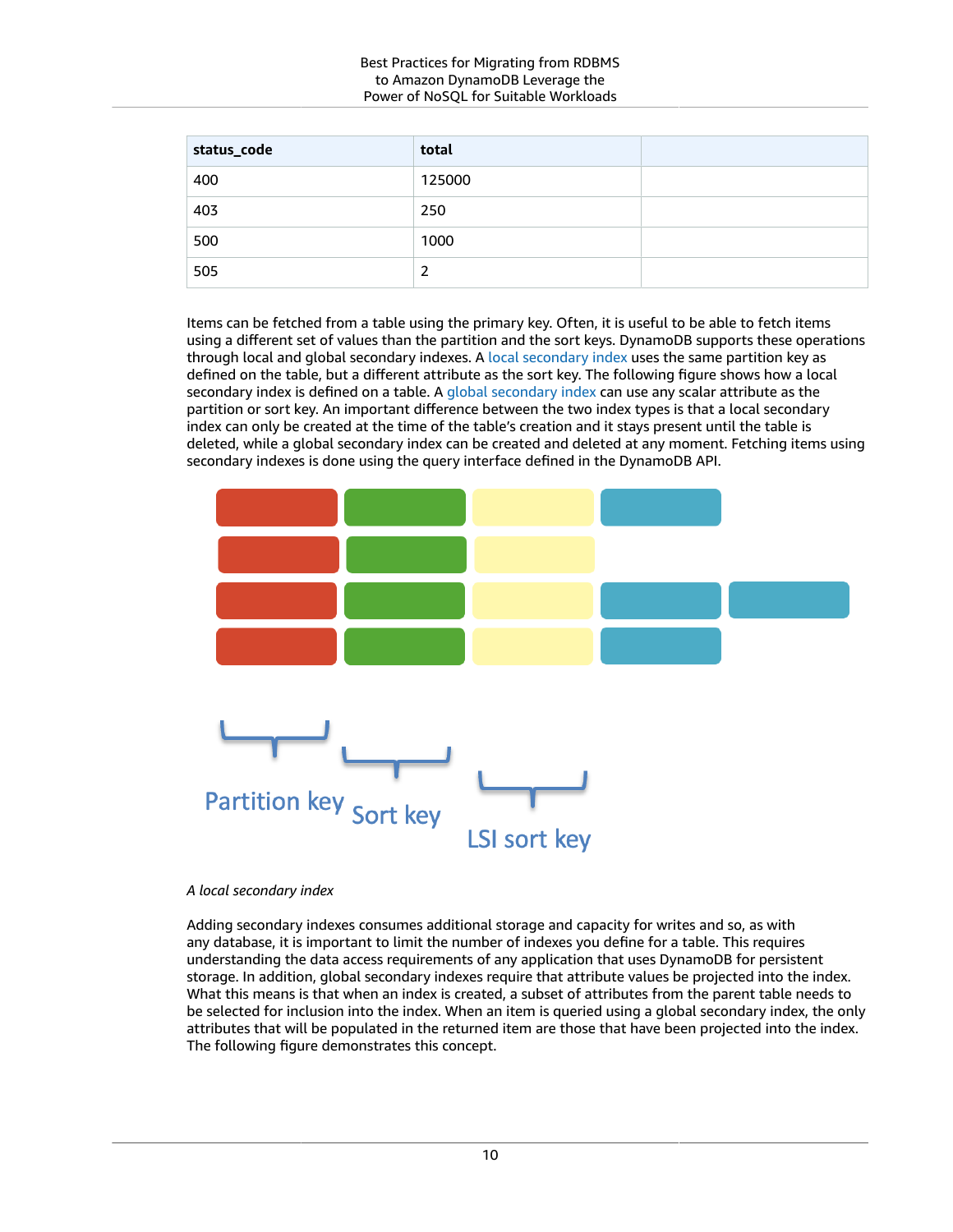

#### *Create a global secondary index on a table*

The original partition and sort key attributes are automatically projected into the global secondary index. Reads on global secondary indexes are always eventually consistent, whereas local secondary indexes support eventual or strong consistency. Finally, both local and global secondary indexes consume capacity for reads and writes to the index. This means that when an item is inserted or updated in the main table, secondary indexes will consume capacity to update the index. The only exceptions to this are cases where the item isn't written to an index, because the attributes that are part of the index's primary key are not present in the item (refer to Sparse [Indexes](https://docs.aws.amazon.com/amazondynamodb/latest/developerguide/bp-indexes-general-sparse-indexes.html)) or when an item modification isn't reflected in the index because the changed attributes aren't projected to the index.

DynamoDB allows for specifying the [capacity](https://docs.aws.amazon.com/amazondynamodb/latest/developerguide/HowItWorks.ReadWriteCapacityMode.html) mode for each table. With the on-demand capacity mode, which is suitable for workloads that are less predictable, the service takes care of managing capacity for you, and you only pay for what you consume. With provisioned capacity mode you are required to specify the table's read and write capacity and you pay based on the provisioned capacity.

Whenever an item is read from or written to a DynamoDB table or index, the amount of capacity required to perform the read or write operation is expressed as read capacity units (RCUs) or write capacity units (WCUs). One RCU represents one strongly consistent read per second, or two eventually consistent reads per second, for items up to 4KB in combined size. Transactional read requests require two RCUs to perform one read per second for items up to 4KB. One WCU represents one write per second for an item up to 1KB in size. Transactional write requests require two WCUs to perform one write per second for item up to 1KB. This means that fetching one or more items with a total size of 8KB in a single strongly consistent read will consume two RCUs. Making a regular (non-transactional) insert of an item of 8KB in size will consume eight WCUs.

With provisioned capacity mode you choose the number of RCUs and WCUs the table supports. If your application requires that 1000 4KB items be written per second, then the provisioned write capacity of the table would need to be a minimum of 4000 WCUs. When an insufficient amount of read or write capacity is provisioned on a table, the DynamoDB service will *throttle* the read and write operations. This can result in poor performance and in some cases throttling exceptions in the client application. For this reason, it is important to understand an application's I/O requirements when designing the tables. However, both read and write capacity can be dynamically altered on an existing table. If an application suddenly experiences a spike in usage that results in throttling, the provisioned capacity can be increased to handle the new workload. Similarly, if load decreases for some reason, the provisioned capacity can be reduced. This dynamic change in the table's read or write capacity can be achieved through a simple API call, or automatically through [DynamoDB Auto Scaling.](https://docs.aws.amazon.com/amazondynamodb/latest/developerguide/AutoScaling.html) In addition, you can change the table's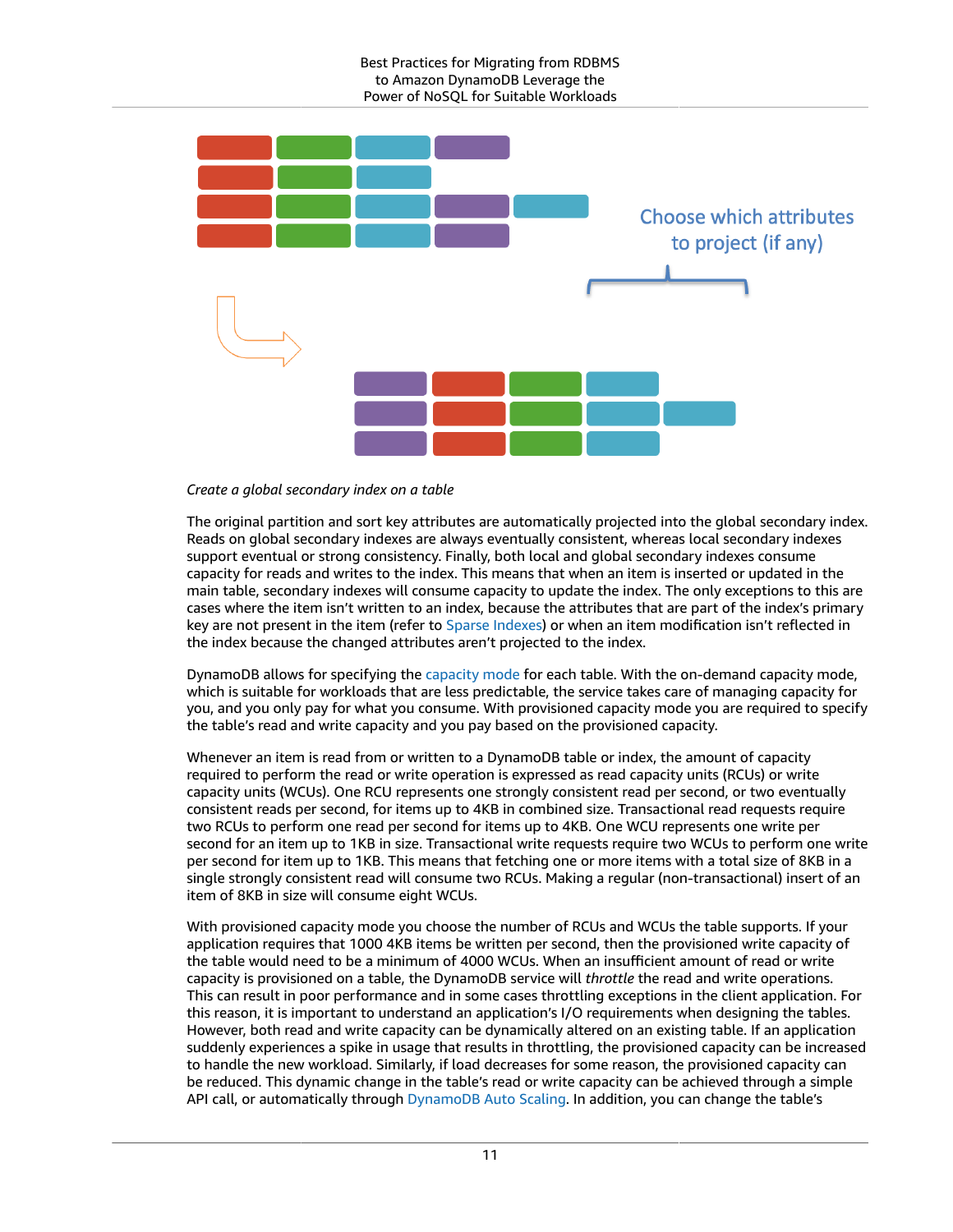capacity mode once per 24 hours. This ability to dynamically alter the I/O characteristics of a table is a key differentiator between DynamoDB and a traditional RDBMS, in which I/O throughput is going to be fixed based on the underlying hardware the database engine is running on. This means that in many cases DynamoDB can be much more cost-effective than a traditional RDBMS, that is usually provisioned for peak consumption and stays underutilized for the majority of time.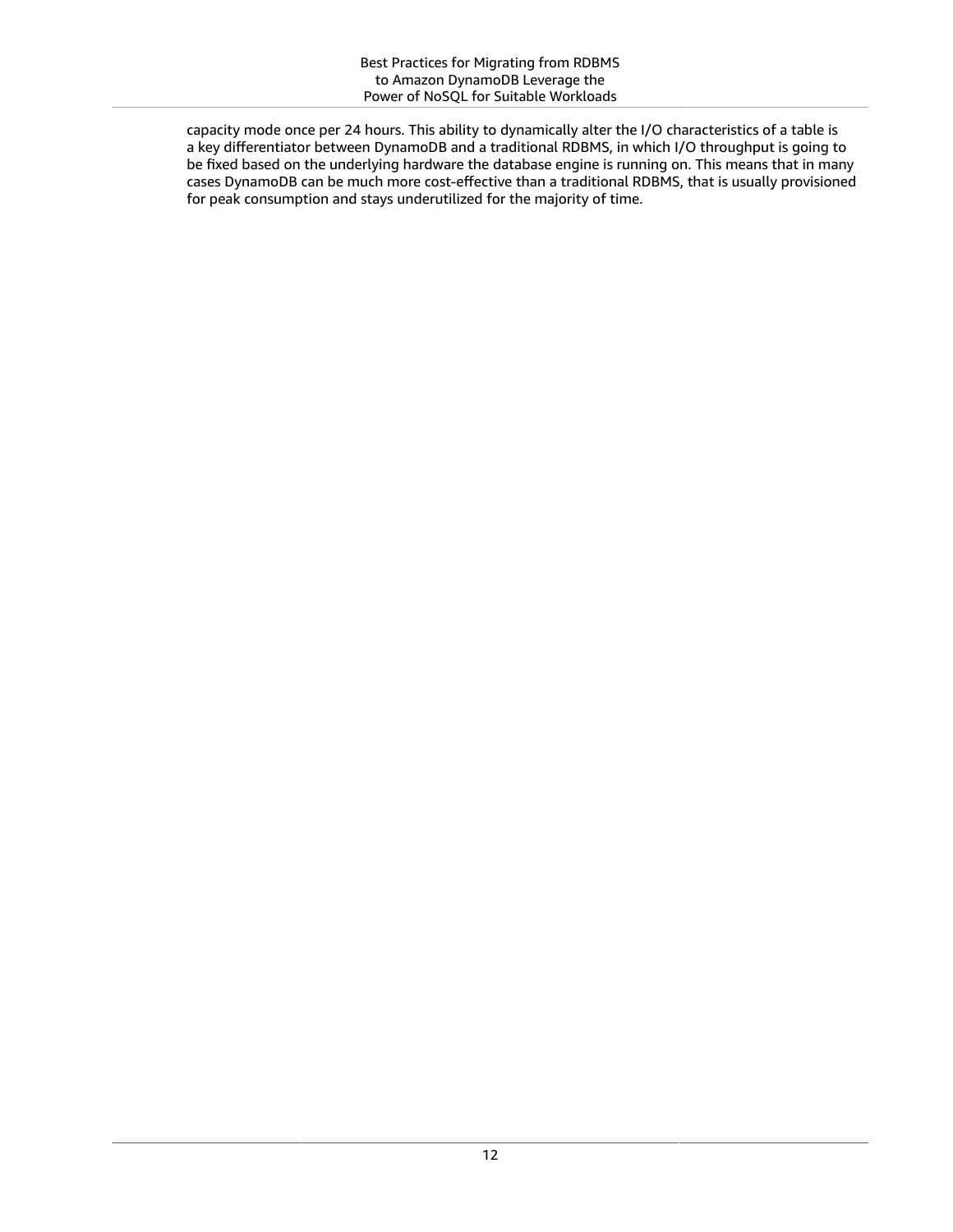## <span id="page-15-0"></span>Migrating to DynamoDB from RDBMS

In the previous section, some of the key features of DynamoDB were discussed, as well as some of the key differences between DynamoDB and a traditional RDBMS. In this section, a strategy for migrating from an RDBMS to DynamoDB that takes into account these key features and differences is proposed. Because database migrations tend to be complex and risky, we advocate taking a phased, iterative approach. As is the case with the adoption of any new technology, it's also good to focus on the easiest use cases first. It's also important to remember, as we propose in this section, that migration to DynamoDB doesn't need to be an all or nothing process. For certain migrations, it may be feasible to run the workload on both DynamoDB and the RDBMS in parallel, and switch over to DynamoDB only when it's clear that the migration has succeeded and the application is working properly.

The following state diagram expresses the proposed migration strategy:



#### *Migration phases*

It is important to note that this process is iterative. The outcome of certain states can result in a return to a previous state. Oversights in the data analysis and data-modeling phase may not become apparent until the testing phase. In most cases, it will be necessary to iterate over these phases multiple times before reaching the final data migration state. Each phase is discussed in detail in the following sections.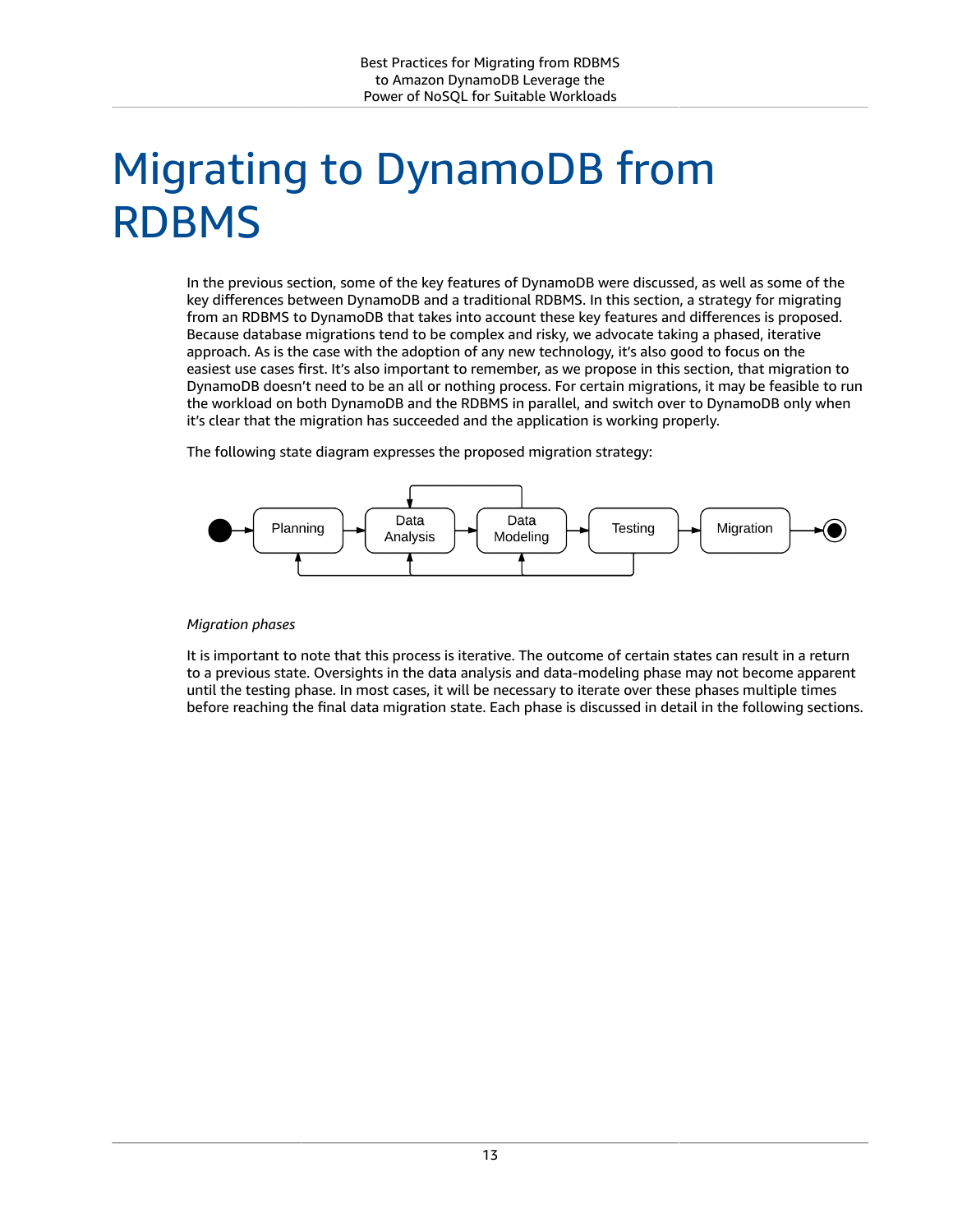### <span id="page-16-0"></span>Planning phase

The first part of the planning phase is to identify the goals of the data migration. These often include, but are not limited to:

- Increasing application performance
- Lowering costs
- Reducing the load on an RDBMS
- Reducing operational overhead

In many cases, the goals of a migration may be a combination of all of the above. Once these goals have been defined, they can be used to inform the identification of the RDMBS tables to migrate to DynamoDB. Some good candidates for migration are:

- Entity-Attribute-Value tables
- Application session state tables
- User preference tables
- Logging tables

Once the tables have been identified, any characteristics of the source tables that may make migration challenging should be documented. This information will be essential for choosing a sound migration strategy. Let's take a look at some of the more common challenges that tend to impact the migration strategy:

*Table 3 – Challenges that impact migration strategy*

| <b>Challenge</b>                                                                                                                     | <b>Impact on migration strategy</b>                                                                                                                                                                                                                                                                  |  |  |  |
|--------------------------------------------------------------------------------------------------------------------------------------|------------------------------------------------------------------------------------------------------------------------------------------------------------------------------------------------------------------------------------------------------------------------------------------------------|--|--|--|
| Writes to the RDBMS source table will continue<br>before and during the migration.                                                   | Consider a migration strategy that involves<br>writing data to both the source and target tables<br>in parallel in addition to bulk importing the<br>existing data. As an alternative migration strategy,<br>you can use the AWS Database Migration Service<br>with ongoing replication to DynamoDB. |  |  |  |
| The amount of data in the source table is in excess<br>of what can reasonably be transferred with the<br>existing network bandwidth. | Consider exporting the data from the source table<br>to removable disks and using the AWS Import/<br>Export or AWS Snowball services to import the<br>data to a bucket in S3. Import this data into<br>DynamoDB directly from S3.                                                                    |  |  |  |
|                                                                                                                                      | Alternatively, reduce the amount of data that<br>needs to be migrated by exporting only those<br>records that were created after a recent point in<br>time. All data older than that point will remain in<br>the legacy table in the RDBMS.                                                          |  |  |  |
| The data in the source table needs to be<br>transformed before it can be imported into<br>DynamoDB.                                  | Consider using one of the following strategies:<br>• Export the data from the source table and<br>transfer it to S3. Consider using a Glue ETL job                                                                                                                                                   |  |  |  |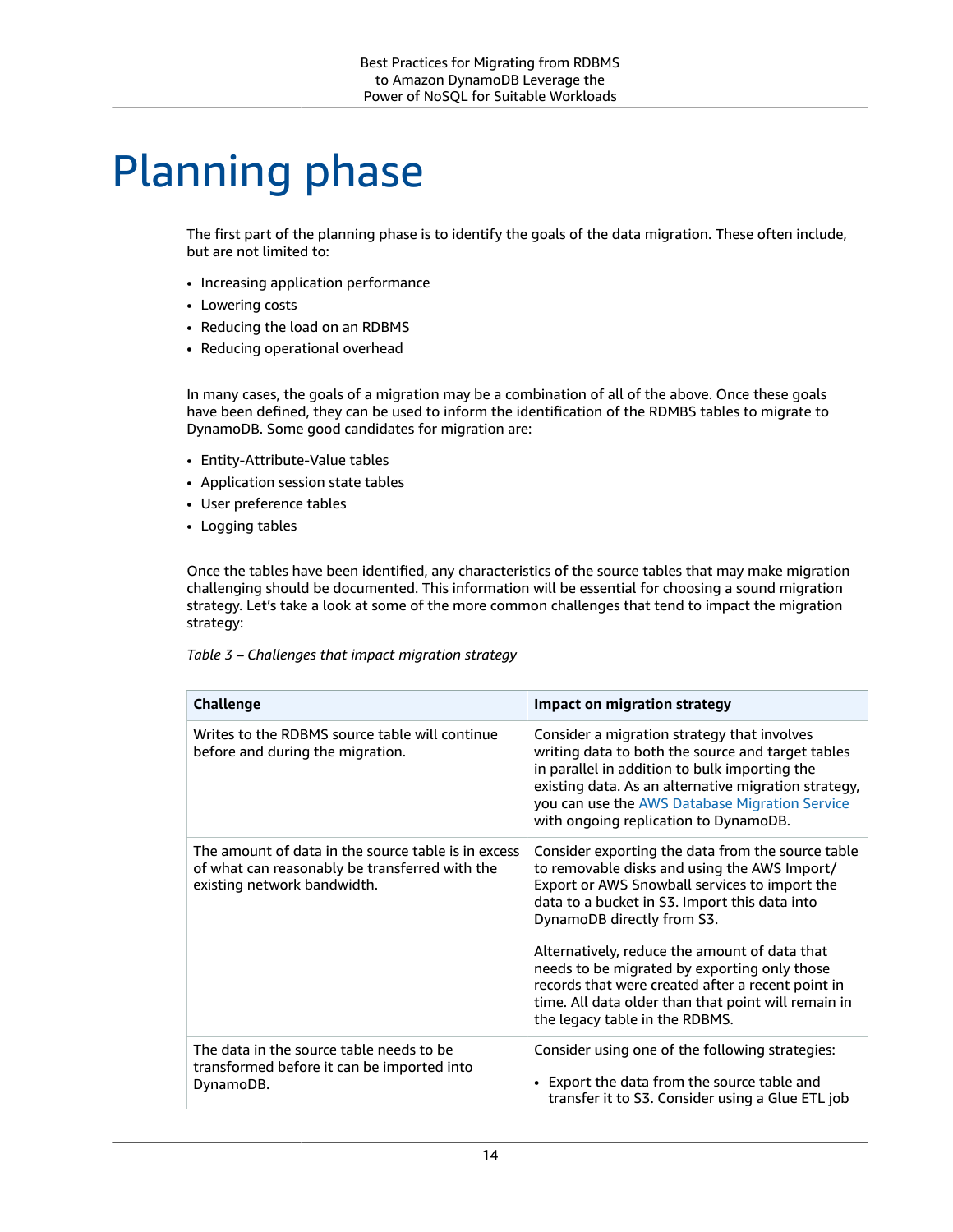| Challenge                                                                     | Impact on migration strategy                                                                                                                                                                                                                                                |
|-------------------------------------------------------------------------------|-----------------------------------------------------------------------------------------------------------------------------------------------------------------------------------------------------------------------------------------------------------------------------|
|                                                                               | to perform the data transformation, and import<br>the transformed data into DynamoDB.                                                                                                                                                                                       |
|                                                                               | • Use the AWS Database Migration Service with<br>object mapping.                                                                                                                                                                                                            |
|                                                                               | • Perform the transformation in an application<br>code that will read data from the source<br>database, transform as needed and write to<br>DynamoDB.                                                                                                                       |
| The primary key structure of the source table is<br>not portable to DynamoDB. | Identify columns that will make suitable partition<br>keys and sort keys for the imported items.<br>Alternatively, consider adding a surrogate key,<br>such as a universally unique identifier (UUID),<br>to the source table that will act as a suitable<br>partition key. |

Finally, and perhaps most importantly, the backup and recovery process should be defined and documented in the planning phase. If the migration strategy requires a full cutover from the RDBMS to DynamoDB, defining a process for restoring functionality using the RDBMS in the event the migration fails is essential. To mitigate risk, consider running the workload on DynamoDB and the RDBMS in parallel for some length of time. In this scenario, the legacy RDBMS-based application can be disabled only once the workload has been sufficiently tested in production using DynamoDB.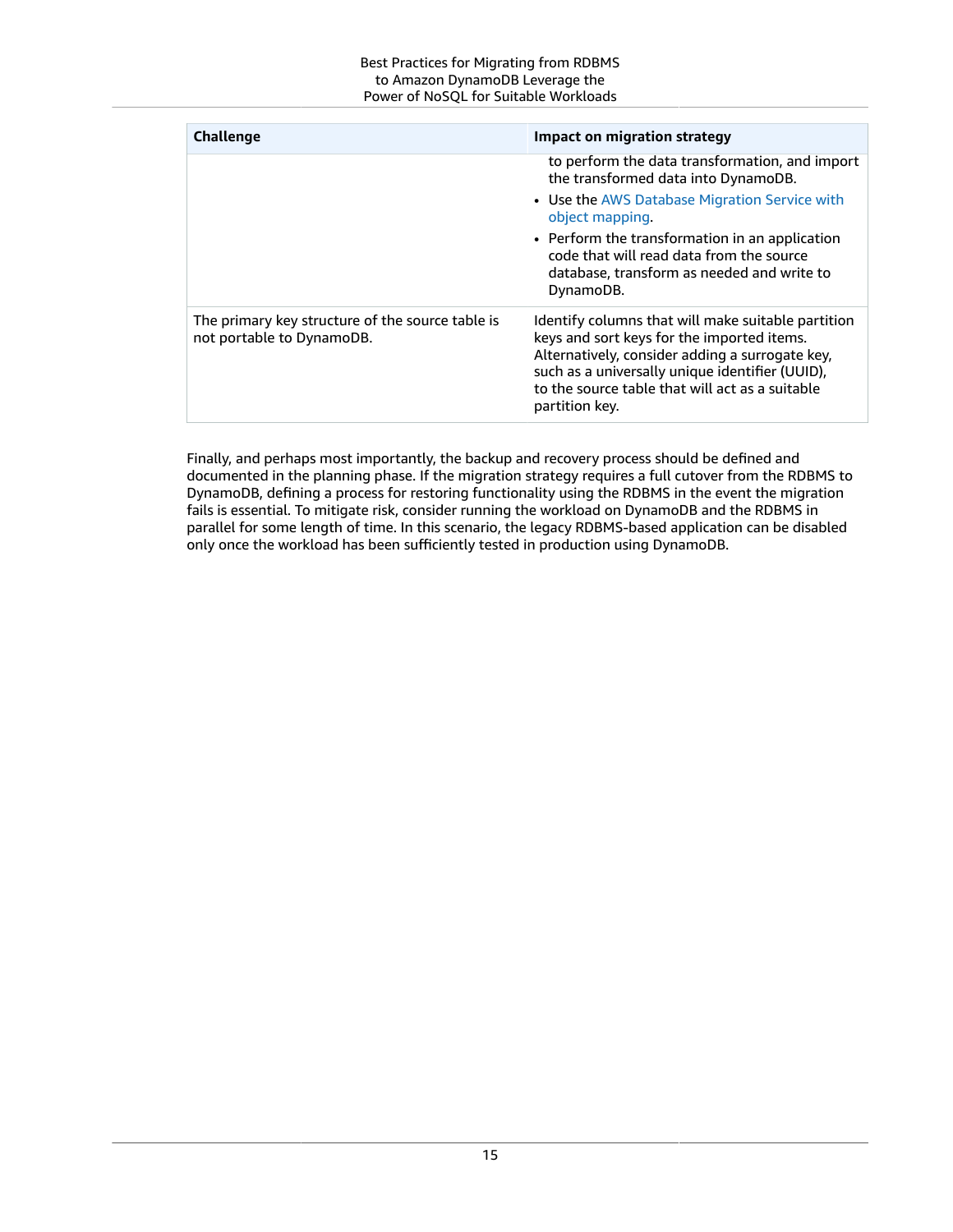## <span id="page-18-0"></span>Data analysis phase

The purpose of the data analysis phase is to understand the composition of the source data, and to identify the data access patterns used by the application. This information is required input for the datamodeling phase. It is also essential for understanding the cost and performance of running a workload on DynamoDB. The analysis of the source data should include:

- An estimate of the number of items to be imported into DynamoDB
- A distribution of the item sizes
- The multiplicity of values to be used as partition or sort keys

DynamoDB pricing contains two main components – read and write capacity and storage. By estimating the number of items that will be imported into a DynamoDB table, and the approximate size of each item, the storage and the capacity requirements for the table can be calculated. Common SQL data types will map to one of three scalar types in DynamoDB: string, number, or binary. The length of the number data type is variable, and strings are encoded using binary UTF-8. Focus should be placed on the attributes with the largest values when estimating item size, as capacity units are given in integral 1KB increments—there is no concept of a fractional capacity unit in DynamoDB. If an item is estimated to be 3.3KB in size, it will require four 1KB write capacity units and one 4KB read capacity unit to write and read a single item, respectively. Since the size will be rounded to the nearest kilobyte, the exact size of the numeric types is unimportant. In most cases, even for large numbers with high precision, the data will be stored using a small number of bytes. Because each item in a table may contain a variable number of attributes, it is useful to compute a distribution of item sizes and use a percentile value to estimate item size. For example, one may choose an item size representing the 95th percentile and use this for estimating the storage and capacity costs. In the event that there are too many rows in the source table to inspect individually, take samples of the source data and use these for computing the item size distribution.

Correctly estimating the required capacity is key to both guaranteeing the required application performance as well as understanding cost. Understanding the distribution frequency of RDBMS column values that could be partition or sort keys is essential for obtaining maximum performance as well. Columns containing values that are not uniformly distributed (that is, some values occur in much larger numbers than others) are not good partition or sort keys because accessing items with keys occurring in high frequency will hit the same DynamoDB partitions, and this has negative performance implications.

The second purpose of the data analysis phase is to categorize the data access patterns of the application. Because DynamoDB does not support joins and isn't optimized for ad-hoc queries, it is essential to document the ways in which data will be written to and read from the tables. This information is critical for the data-modeling phase, in which the tables, the key structure, and the indexes will be defined. Some common patterns for data access are:

- Write only items are written to a table and never read by the application.
- Fetches by distinct value items are fetched individually by a value that uniquely identifies the item in the table.
- Queries across a range of items items are fetched as groups using a value that identifies multiple items in the table, for example, items that belong to the same user ID.

As discussed in the next section, documentation of an application's data access patterns using categories such as those described above will drive much of the data-modeling decisions.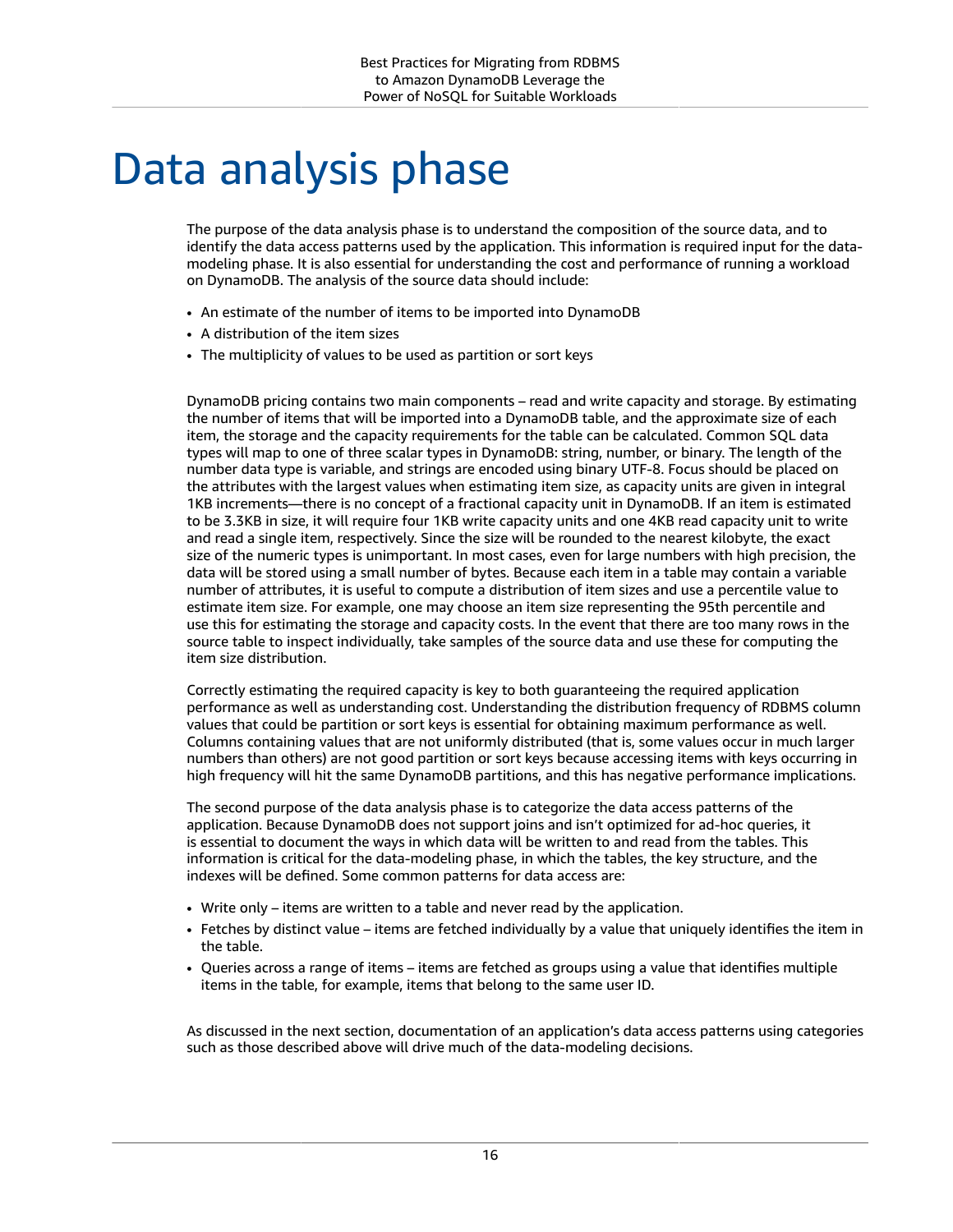### <span id="page-19-0"></span>Data modeling phase

In this phase, the tables, partition key, sort key, and secondary indexes are defined. The data model produced in this phase must support the data access patterns described in the data analysis phase. The first step in data modeling is to determine the partition key and sort key for a table. The primary key, whether consisting only of the partition key or a composite of the partition and sort key, must be unique for all items in the table. When migrating data from an RDBMS, it is tempting to use the primary key of the source table as the partition key, but in reality, this key is often meaningless to the application. For example, a user table in an RDBMS may define a numeric primary key, but an application responsible for logging in a user will ask for an email address, not the numeric user ID. In this case, the email address is the *natural key* and would be better suited as the partition key in the DynamoDB table, as items can easily be fetched by their partition key values. Modeling the partition key in this way is appropriate for data access patterns that fetch items by distinct value. For other data access patterns, like *write only*, using a randomly generated numeric ID will work well for the partition key. In this case, the items will never be fetched from the table by the application, and as such, the key will only be used to uniquely identify the items, not as a means of fetching data.

RDBMS tables that contain a unique index on two key values are good candidates for defining a primary key using both a partition key and a sort key. Intersection tables used to define many-to-many relationships in an RDBMS are typically modeled using a unique index on the key values of both sides of the relationship. Because fetching data in a many-to-many relationship requires a series of table joins, migrating such a table to DynamoDB would also involve denormalization of the data (discussed in more detail below).

Date values are also often used as sort key. A table counting the number of times a URL was visited on any given day could define the URL as the partition key and the date as the sort key. As with primary keys consisting solely of a partition key, fetching items with a composite primary key requires the application to specify both the partition and sort key values. This needs to be considered when evaluating whether a surrogate key or a natural key would make the better choice for the partition and or sort key.

Because non-key attributes can be added to an item arbitrarily, for tables with a simple primary key, the only attributes that must be specified in a DynamoDB definition are the partition key. For a table with a composite primary key, the partition key and the sort key must be specified. However, if secondary indexes are going to be defined on any non-key attributes, then these must be included in the table definition. Inclusion of non-key attributes in the table definition does not impose any sort of schema on all the items in the table. Aside from the primary key, each item in the table can have an arbitrary list of attributes.

The support for SQL in an RDBMS means that records can be fetched using any of the column values in the table. These queries may not always be efficient – if no index exists on the column used to fetch the data, a full table scan may be required to locate the matching rows. With DynamoDB it is possible to do a full table scan by using either the native query interface or PartiQL, but this is inefficient and will consume substantial read units if the table is large. Instead, items can be fetched from a DynamoDB table by the primary key of the table, or the key of a local or global secondary index defined on the table. Because an index in a non-key column of an RDBMS table suggests that the application commonly queries for data on this value, these attributes make good candidates for local or global secondary indexes in a DynamoDB table. There are [limits](https://docs.aws.amazon.com/amazondynamodb/latest/developerguide/Limits.html) to the number of secondary indexes allowed on a DynamoDB table and, as previously explained, an index consumes additional storage and capacity for writes, so it is important to choose keys for these indexes using attribute values that the application will use most frequently for fetching data.

DynamoDB does not support the concept of a table join, so migrating data from an RDBMS table often requires denormalization of the data. To those used to working with an RDBMS, this will be a foreign and perhaps initially uncomfortable concept. For example, if a relational database contains a User and a UserAddress table, related through the UserID, one would combine the User attributes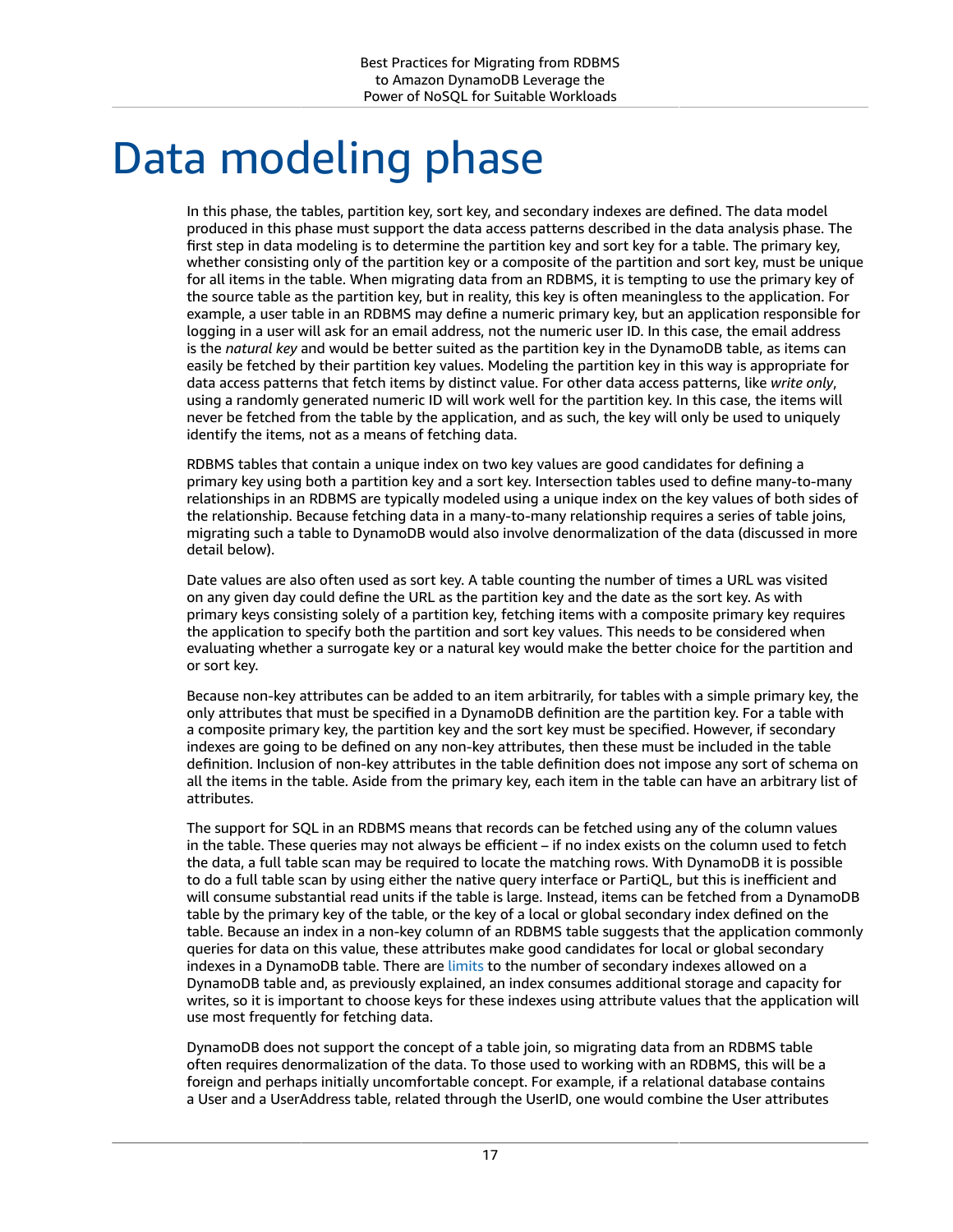with the Address attributes into a single DynamoDB table. In the relational database, normalizing the UserAddress information allows for multiple addresses to be specified for a given user. This is a requirement for a contact management or CRM system. However, in DynamoDB, a user table would likely serve a different purpose—perhaps keeping track of a mobile application's registered users. In this usecase, the multiplicity of users to addresses is less important than scalability and fast retrieval of user records.

It is recommended to use the NOSQL [Workbench](https://docs.aws.amazon.com/amazondynamodb/latest/developerguide/workbench.html) for DynamoDB in order to perform data modeling for your DynamoDB tables. This client graphical user interface (GUI) application simplifies data modeling and visualization for DynamoDB.

### <span id="page-20-0"></span>Data modeling example

Let's walk through an example that combines the concepts described in this section and the previous. This example will demonstrate how to use secondary indexes for efficient data access, and how to estimate both the item size and the required capacity for a DynamoDB table. For this example there is a gaming application that tracks players and the games they play. The following figure contains an Entity Relationship (ER) Diagram for the RDBMS schema of this application.



*RDBMS schema for gaming application*

A player can play multiple games and each game can host many players, so there is a many-to-many relationship between players and games, leading to a PlayersGamesItems association table in RDBMS.

In order to perform data modeling for DynamoDB, we should first list the application's access patterns, from the most to the least frequently used. In this case the access patterns are:

| Access pattern                | Frequency/sec |  |
|-------------------------------|---------------|--|
| Get details of a certain game | 2000          |  |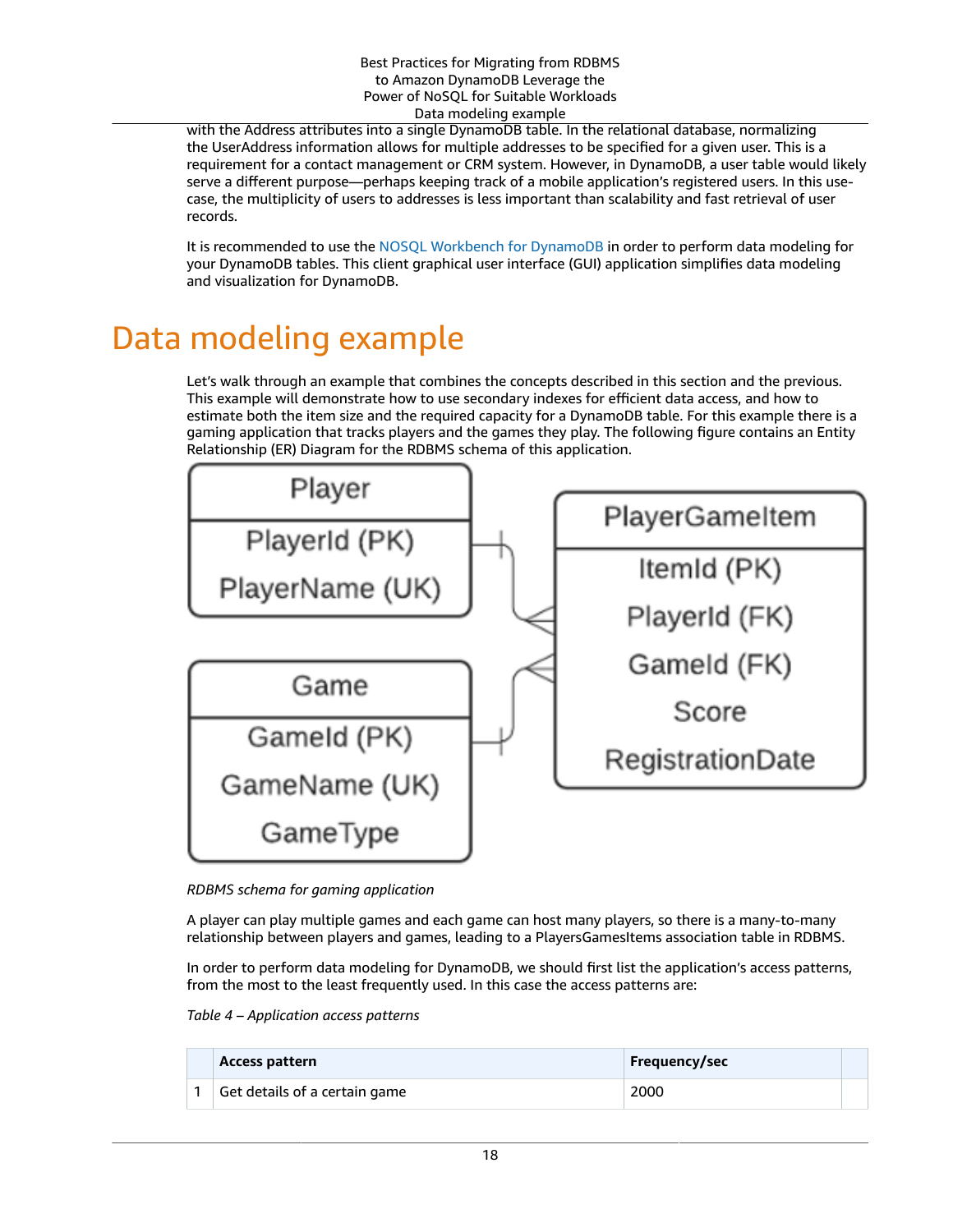|   | <b>Access pattern</b>                                                   | Frequency/sec |  |
|---|-------------------------------------------------------------------------|---------------|--|
| 2 | Get details of a certain player                                         | 1000          |  |
| 3 | Get list of games a player registered to within a certain time<br>range | 500           |  |
| 4 | Get list of all games a player ever played                              | 150           |  |
| 5 | Update the player's score in a certain game                             | 100           |  |
| 6 | Add an association between a player and a game he/she<br>played         | 50            |  |
| 7 | Get list of players who ever played a specific game                     |               |  |

The following is the DynamoDB table and global secondary index (GSI) structure that will support the above access patterns:

| Games                                                                                                                                                                          |  |
|--------------------------------------------------------------------------------------------------------------------------------------------------------------------------------|--|
| Gameld (partition key + GSI1 sort key)<br>PlayerId (sort key + GSI1 and GSI2 partition key)<br>RegistrationDate (GSI2 sort key)<br>GameName<br>GameType<br>Score<br>PlayerName |  |
|                                                                                                                                                                                |  |

#### *DynamoDB schema for gaming application*

In DynamoDB the user utilizes a single table with GameId being its partition key and PlayerId its sort key. This creates a one-to-many relationship between games and players and allows retrieval of data about a specific player or all players playing a particular game. In order to create a many-to-many relationship between games and players, the user creates a GSI with reversed partition and sort key. The user creates a second GSI to support additional access patterns: retrieving a list of games a player played sorted on the registration date or a list of games a player registered to between certain dates. The following figure shows DynamoDB table and GSIs with several added items, as can be seen in the NoSQL Workbench.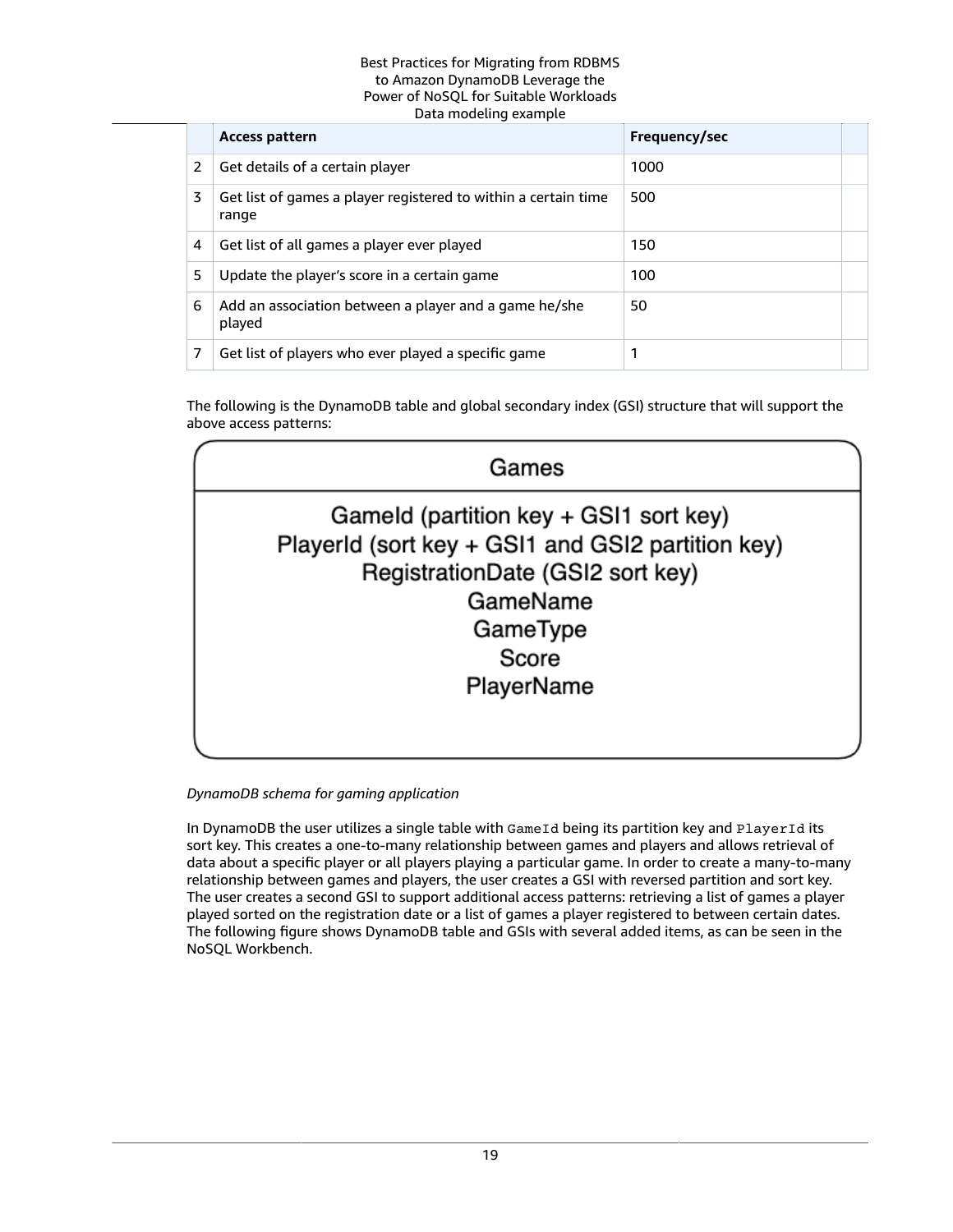| Games       | GSI: GSI1             | GSI: GSI2           |                   |                     |          |                |              |
|-------------|-----------------------|---------------------|-------------------|---------------------|----------|----------------|--------------|
| Primary key |                       |                     | <b>Attributes</b> |                     |          |                |              |
|             | Partition key: Gameld | Sort key: PlayerId  |                   |                     |          |                |              |
|             |                       | Player1             | RegistrationDate  | GameName            | GameType | Score          | PlayerName   |
|             | Game1                 |                     | 2021-11-22        | <b>BestGameEver</b> | Sports   | 750            | FirstPlayer  |
|             |                       | Player <sub>2</sub> | RegistrationDate  | GameName            | GameType | Score          | PlayerName   |
|             |                       |                     | 2020-11-01        | <b>BestGameEver</b> | Sports   | $\overline{2}$ | SecondPlayer |
| Game2       |                       | Player1             | RegistrationDate  | GameName            | GameType | Score          | PlayerName   |
|             |                       |                     | 2021-01-01        | PopularGame         | Shooters | 57             | FirstPlayer  |

**GSI: GSI1** GSI: GSI2 Games

| Primary key             |                  |                  |                     | <b>Attributes</b> |       |              |  |  |  |  |
|-------------------------|------------------|------------------|---------------------|-------------------|-------|--------------|--|--|--|--|
| Partition key: PlayerId | Sort key: Gameld |                  |                     |                   |       |              |  |  |  |  |
|                         | Game1            | RegistrationDate | GameName            | GameType          | Score | PlayerName   |  |  |  |  |
|                         |                  | 2021-11-22       | <b>BestGameEver</b> | Sports            | 750   | FirstPlayer  |  |  |  |  |
| Player1                 | Game2            | RegistrationDate | GameName            | GameType          | Score | PlayerName   |  |  |  |  |
|                         |                  | 2021-01-01       | PopularGame         | Shooters          | 57    | FirstPlayer  |  |  |  |  |
|                         | Game1            | RegistrationDate | GameName            | GameType          | Score | PlayerName   |  |  |  |  |
| Player2                 |                  | 2020-11-01       | <b>BestGameEver</b> | Sports            | 2     | SecondPlayer |  |  |  |  |

Games GSI: GSI1 **GSI: GSI2** 

| Primary key             |                            | <b>Attributes</b>    |                    |          |             |                  |
|-------------------------|----------------------------|----------------------|--------------------|----------|-------------|------------------|
| Partition key: PlayerId | Sort key: RegistrationDate |                      |                    |          |             |                  |
| Player1                 | 2021-01-01                 | Gameld               | GameName           | GameType | Score       | PlayerName       |
|                         |                            | PopularGame<br>Game2 | Shooters           | 57       | FirstPlayer |                  |
|                         | 2021-11-22                 | Gameld               | GameName           | GameType | Score       | PlayerName       |
|                         |                            | Game1                | <b>BestGameEve</b> | Sports   | 750         | FirstPlayer      |
|                         |                            | Gameld               | GameName           | GameType | Score       | PlayerName       |
| Player <sub>2</sub>     | 2020-11-01                 | Game1                | <b>BestGameEve</b> | Sports   | 2           | SecondPlay<br>er |

#### *DynamoDB table and GSIs in NoSQL Workbench*

As the DynamoDB table and GSIs in NoSQL Workbench figure shows, the user denormalized the data. The game name, type, and player name are duplicated in each item in the table. This increases the storage usage, but also enables retrieving these details in a single, fast query, for example when querying for the games Player2 ever played. Depending on the requirements, we could model our data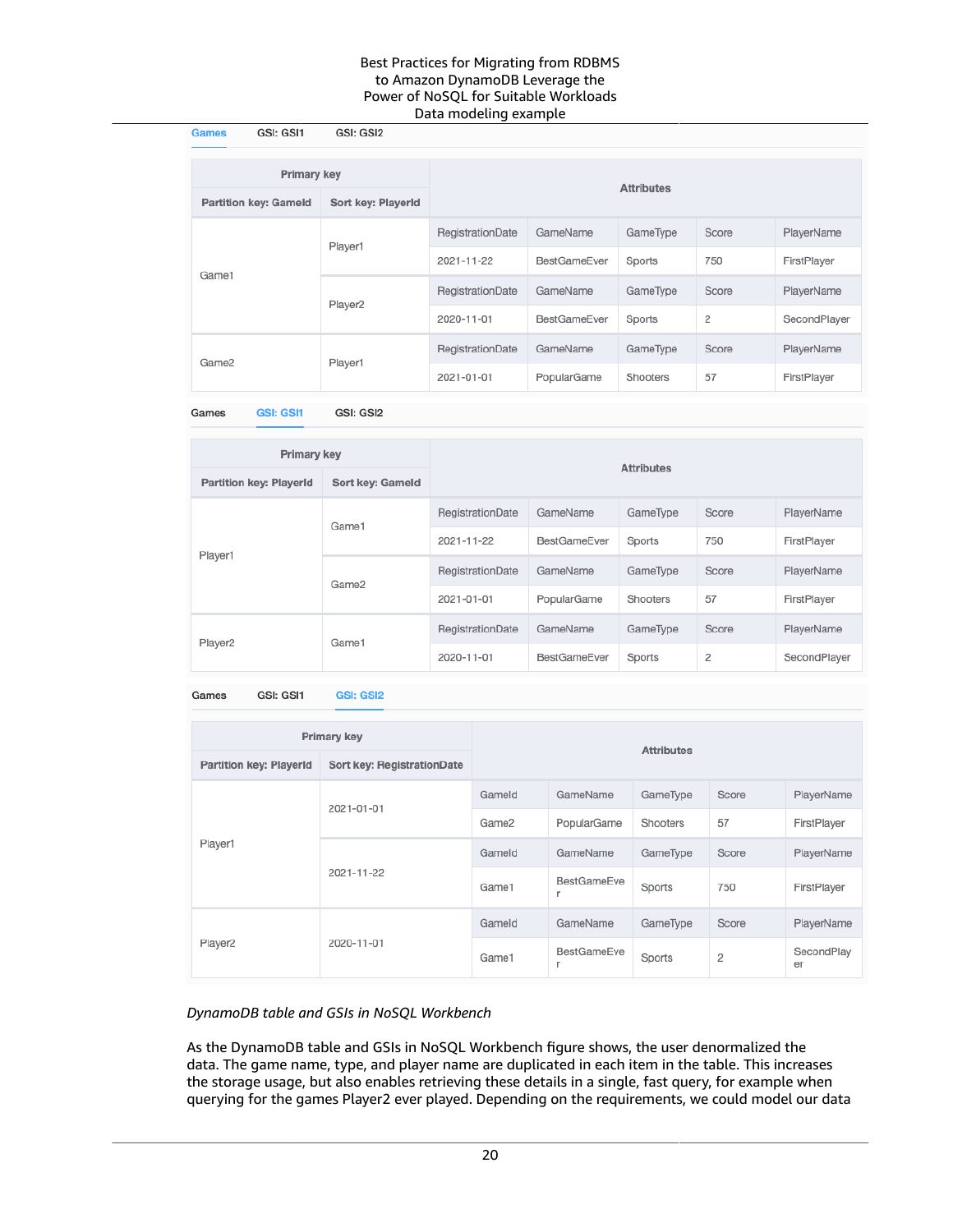differently. If retrieving the game name and type isn't required for the majority of our queries, we could store these details in a single *root* game item, instead of storing these in all the items. Similarly, we could store any generic player related data in root player item. With such data modeling the data would appear as follows:

| <b>Games alternative</b><br>GSI: GSI1 | GSI: GSI2    |                           |          |           |
|---------------------------------------|--------------|---------------------------|----------|-----------|
| Primary key                           |              |                           |          |           |
| Partition key: PK                     | Sort key: SK | <b>Attributes</b>         |          |           |
|                                       | P#Player1    | RegistrationDate<br>Score | PlayerId |           |
|                                       |              | 2021-11-22                | 750      | P#Player1 |
| G#Game1                               | P#Player2    | RegistrationDate          | Score    | PlayerId  |
|                                       |              | 2020-11-01                | 2        | P#Player2 |
|                                       | root         | GameName                  | GameType |           |
|                                       |              | <b>BestGameEver</b>       | Sports   |           |
|                                       | P#Player1    | RegistrationDate          | Score    | PlayerId  |
| G#Game2                               |              | 2021-01-01                | 57       | P#Player1 |
|                                       | root         | GameName                  | GameType |           |
|                                       |              | PopularGame               | Shooters |           |
| P#Player1                             |              | PlayerName                |          |           |
|                                       | root         | FirstPlayer               |          |           |
| P#Player2                             | root         | PlayerName                |          |           |
|                                       |              | SecondPlayer              |          |           |

Games\_alternative **GSI: GSI1** GSI: GSI2

| Primary key             |              | <b>Attributes</b>             |                   |       |
|-------------------------|--------------|-------------------------------|-------------------|-------|
| Partition key: PlayerId | Sort key: PK |                               |                   |       |
|                         | G#Game1      | <b>SK</b><br>RegistrationDate |                   | Score |
| P#Player1               |              | P#Player1                     | 750<br>2021-11-22 |       |
|                         | G#Game2      | SK                            | RegistrationDate  | Score |
|                         |              | P#Player1                     | 57<br>2021-01-01  |       |
|                         |              | <b>SK</b>                     | RegistrationDate  | Score |
| P#Player2               | G#Game1      | P#Player2                     | 2020-11-01        | 2     |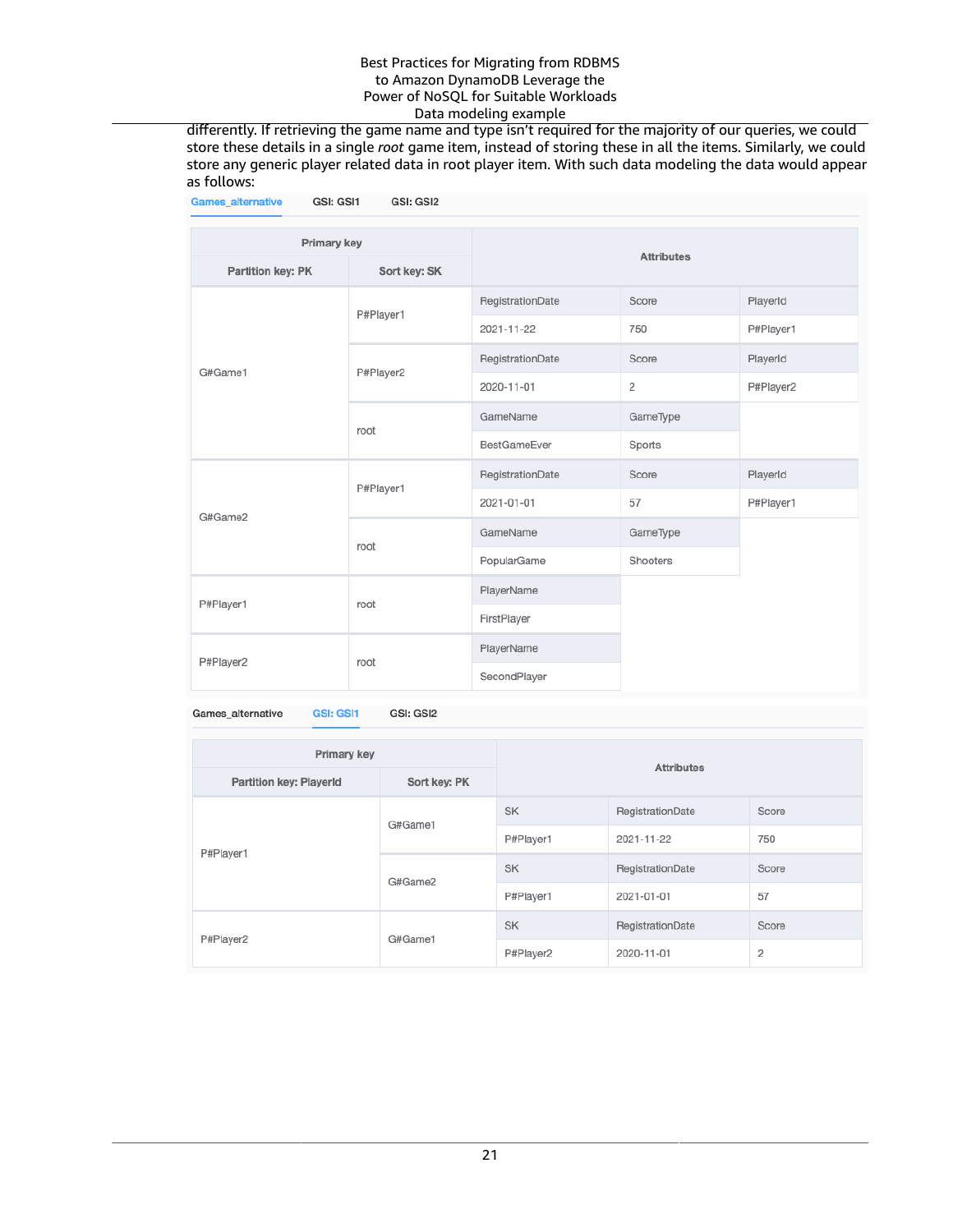| GSI: GSI1<br>Games_alternative | <b>GSI: GSI2</b>           |                                                      |           |       |
|--------------------------------|----------------------------|------------------------------------------------------|-----------|-------|
| Primary key                    | <b>Attributes</b>          |                                                      |           |       |
| Partition key: PlayerId        | Sort key: RegistrationDate |                                                      |           |       |
|                                | 2021-01-01                 | <b>PK</b><br><b>SK</b><br>P#Player1<br>57<br>G#Game2 | Score     |       |
| P#Player1                      |                            |                                                      |           |       |
|                                | 2021-11-22                 | <b>PK</b>                                            | <b>SK</b> | Score |
|                                |                            | G#Game1                                              | P#Player1 | 750   |
| P#Player2                      | 2020-11-01                 | <b>PK</b>                                            | <b>SK</b> | Score |
|                                |                            | G#Game1                                              | P#Player2 | 2     |

#### *DynamoDB table and GSIs with alternative data modeling in NoSQL Workbench*

With the alternative data modeling, the *partition key* attribute is called PK and the *sort key* attribute is called SK. This is because the table is now overloaded with multiple types of objects. There are root game items containing generic game details, root player items containing generic player details, and items that associate players to games they played.

Also note that these different types of items contain different attributes. DynamoDB's schema-less data model allows us to perform this kind of table overloading and it is considered a best practice in DynamoDB. You might also notice that the PlayerID is now present in both the SK and the PlayerID attributes. This in order to use the PlayerID attribute as the GSI's sort key, to only include players to games association items in the GSIs, making them sparse indexes. As can be seen, the user prefixes the game IDs with G# and the Player IDs with P# to ensure that game and player IDs are unique.

The next step is to list access patterns and the tables, or GSIs, that serve them. Here is the list with the fully denormalized modeling and the list with alternative modeling:

|    | <b>Access pattern</b>                                                                                       | <b>Read served</b><br>by | Passed primary key<br>values                       |  |
|----|-------------------------------------------------------------------------------------------------------------|--------------------------|----------------------------------------------------|--|
| 1  | Get game details for the given Game Id                                                                      | Table                    | Gameld=X, limit=1                                  |  |
| 2  | Get player details for the given PlayerId                                                                   | GSI1                     | PlayerId=X, limit=1                                |  |
| 3  | Get a list of games a player registered to within<br>a time range, for the given PlayerId and time<br>range | GSI <sub>2</sub>         | PlayerId=X,<br>RegistrationDate<br>between Y and Z |  |
| 4  | Get list of all games a player ever played                                                                  | GSI1                     | PlayerId=X                                         |  |
| 5. | Update the player's score in a certain game                                                                 |                          | Gameld=X, PlayerId=Y                               |  |
| 6  | Add an association between a player and a game<br>he/she played                                             |                          | Gameld=X, PlayerId=Y                               |  |
| 7  | Get list of players who ever played a specific<br>game                                                      | Table                    | Gameld=X                                           |  |

*Table 5 – Access patterns mapping to DynamoDB table and GSIs with fully denormalized modeling*

*Table 6 – Access patterns mapping to DynamoDB table and GSIs with alternative modeling*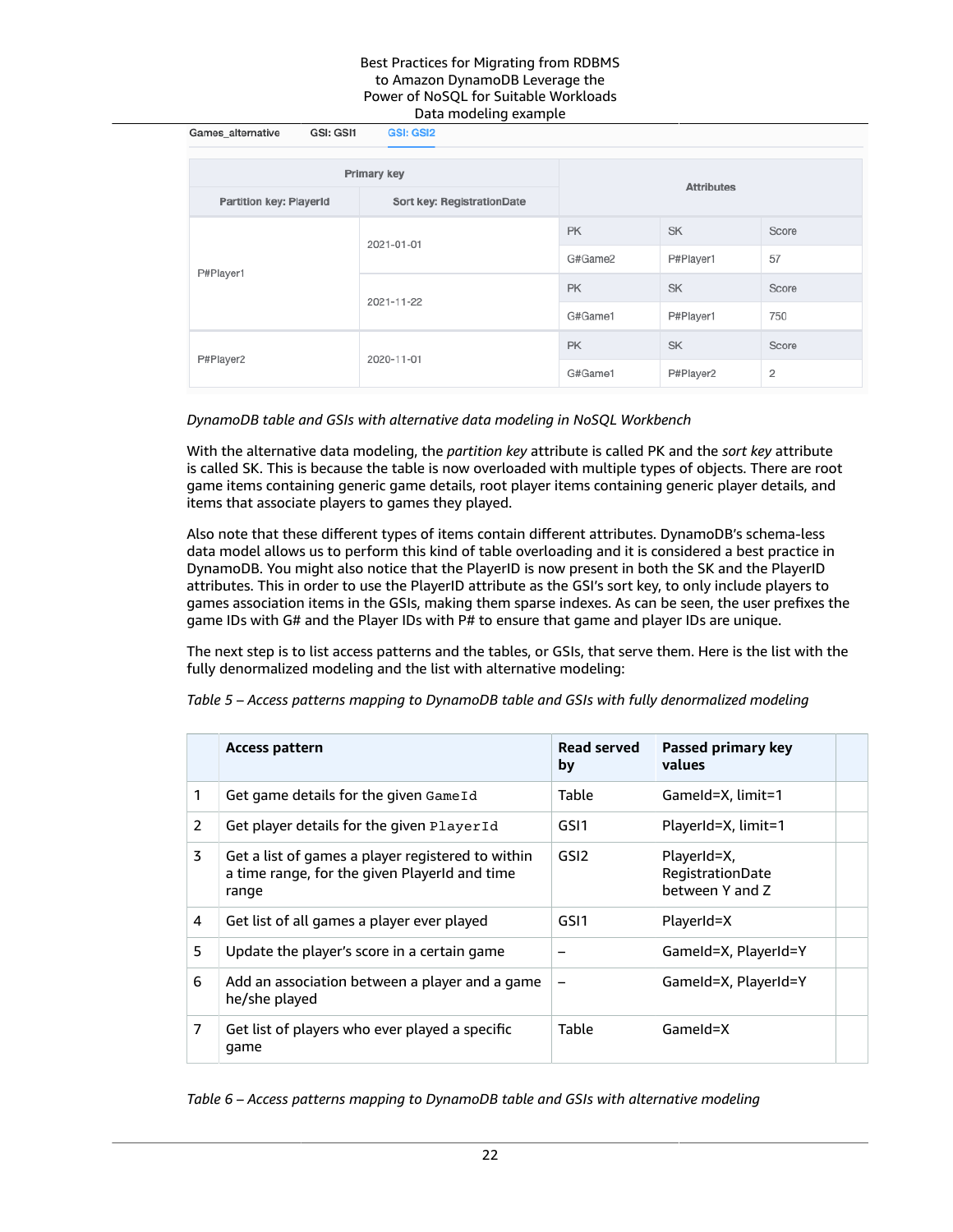#### Best Practices for Migrating from RDBMS to Amazon DynamoDB Leverage the Power of NoSQL for Suitable Workloads Cost estimate calculation

|                | <b>Access pattern</b>                                                                                    | Read served by   | Passed primary key<br>values                       |
|----------------|----------------------------------------------------------------------------------------------------------|------------------|----------------------------------------------------|
| 1              | Get game details for the given game ID passed in as<br>PК                                                | Table            | PK=X, SK=root                                      |
| $\overline{2}$ | Get player details for the given player ID passed in<br>as PK                                            | Table            | PK=X, SK=root                                      |
| 3              | Get a list of games a player registered to within a<br>time range, for the given PlayerId and time range | GSI <sub>2</sub> | PlayerId=X,<br>RegistrationDate<br>between Y and Z |
| 4              | Get list of all games a player ever played                                                               | GSI1             | PlayerId=X                                         |
| 5              | Update the player's score in a certain game                                                              |                  | PK=X, SK=Y                                         |
| 6              | Add an association between a player and a game he/<br>she played                                         |                  | PK=X, SK=Y                                         |
| 7              | Get list of players who ever played a specific game                                                      | Table            | $PK=X$                                             |

### <span id="page-25-0"></span>Cost estimate calculation

This section will show a cost calculation for the fully denormalized data modeling. The number of rows that will be migrated is around 10<sup>8</sup>, so computing the 95<sup>th</sup> percentile of item size iteratively is not practical. Instead, the user will perform simple random sampling with replacement of 10<sup>6</sup> rows. This will give the user adequate precision for the purposes of estimating item size. To do this, construct a SQL view that contains the fields that will be inserted into the DynamoDB table. The sampling routine then randomly selects 10<sup>6</sup> rows from this view and computes the size representing the 95<sup>th</sup> percentile.

This statistical sampling yields a 95<sup>th</sup> percentile size of 0.7 KB. The number of write capacity units required to write a single item to the table is:

ceiling (0.7KB per item⁄1KB per write capacity unit) = 1 write capacity unit per item

In the user's fully denormalized data modeling, every item that is written to the table is being propagated to both GSIs, which means that one write capacity unit will in addition be consumed from each GSI.

The number of read capacity units required to read a single item is computed similarly:

ceiling (0.7KB per item⁄4KB per read capacity unit) = 1 read capacity unit per item for strongly consistent read,or 0.5 read capacity unit with eventually consistent read

The number of read capacity units required to read 100 items for example in a single operation is computed as follows:

ceiling (0.7KB per item \* 100⁄4KB per read capacity unit) = 18 read capacity units for strongly consistent read,or 9 read capacity units with eventually consistent read

All reads in this gaming application are eventually consistent. For the sake of simplicity, the user assumes that all attributes are projected to both GSIs. This doesn't have to be the case in real life. For example, the score attribute doesn't necessarily need to be projected to GSI2, which can reduce costs.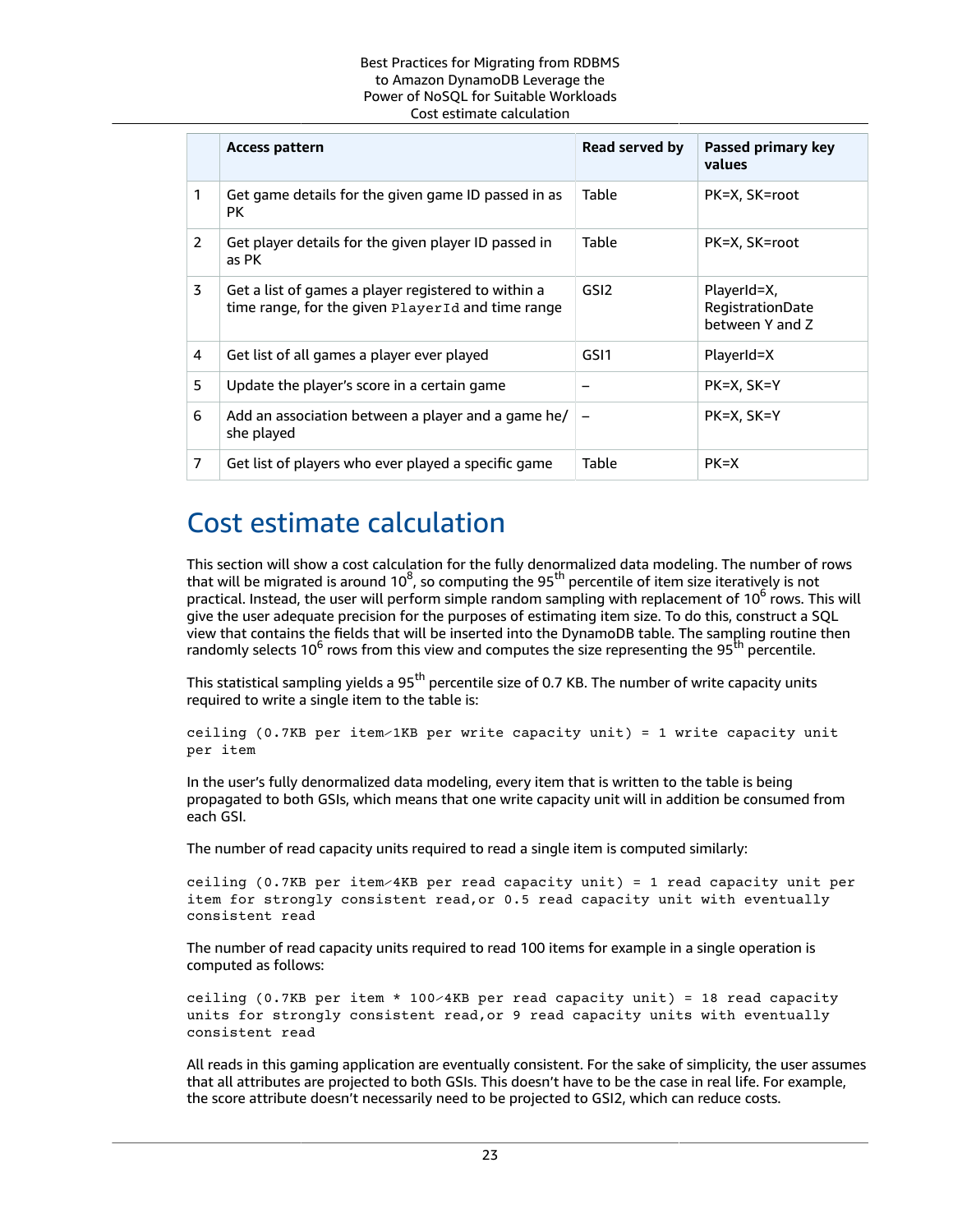#### Best Practices for Migrating from RDBMS to Amazon DynamoDB Leverage the Power of NoSQL for Suitable Workloads Cost estimate calculation

The following table contains the capacity required for each access pattern:

#### *Table 7 – Capacity required per access pattern*

|                | <b>Access pattern</b>                                                         | Frequency/<br><b>sec</b> | <b>Comments</b>                              | Served by            | <b>Required</b><br>capacity                           |  |
|----------------|-------------------------------------------------------------------------------|--------------------------|----------------------------------------------|----------------------|-------------------------------------------------------|--|
| 1              | Get details of a certain<br>game                                              | 2000                     | -                                            | Table                | Gameld=X.<br>$limit = 1$                              |  |
| 2              | Get details of a certain<br>player                                            | 1000                     |                                              | GSI1                 | PlayerId=X,<br>$limit = 1$                            |  |
| 3              | Get list of games a<br>player registered to<br>within a certain time<br>range | 500                      | <b>Retrieves</b><br>3 items on<br>average    | GSI <sub>2</sub>     | PlayerId=X,<br>RegistrationDate<br>between Y<br>and Z |  |
| 4              | Get list of all games a<br>player ever played                                 | 150                      | <b>Retrieves</b><br>10 items on<br>average   | GSI <sub>1</sub>     | PlayerId=X                                            |  |
| 5              | Update the player's<br>score in a certain game                                | 100                      |                                              | Table and<br>Indexes | Gameld=X,<br>PlayerId=Y                               |  |
| 6              | Add an association<br>between a player and a<br>game he/she played            | 50                       |                                              | Table and<br>Indexes | Gameld=X,<br>PlayerId=Y                               |  |
| $\overline{7}$ | Get list of players who<br>ever played a specific<br>game                     | 1                        | <b>Retrieves</b><br>1000 items<br>on average | Table                | Gameld=X                                              |  |

The following table contains the total capacity required for the workload:

*Table 8 – Total capacity required for the workload*

| Table/index      | WCUs         | <b>RCUs</b>      |  |
|------------------|--------------|------------------|--|
| Table            | $100+50=150$ | 1000+87.5=1087.5 |  |
| GSI1             | $100+50=150$ | 500+150=650      |  |
| GSI <sub>2</sub> | $100+50=150$ | 250              |  |

We now have all the data we need to estimate the DynamoDB cost for this workload:

- Number of items  $(10^{8})$
- Item size (0.7KB)
- Number of tables and indexes (3). This number should be multiplied by the dataset size to derive the total storage size, because in this example all the items and all attributes for each item are projected into each index. Otherwise, when that is not the case, you need to estimate the storage size for each index and then calculate the total storage size by adding the storage sizes for the table and all the indexes.
- Write capacity units (450)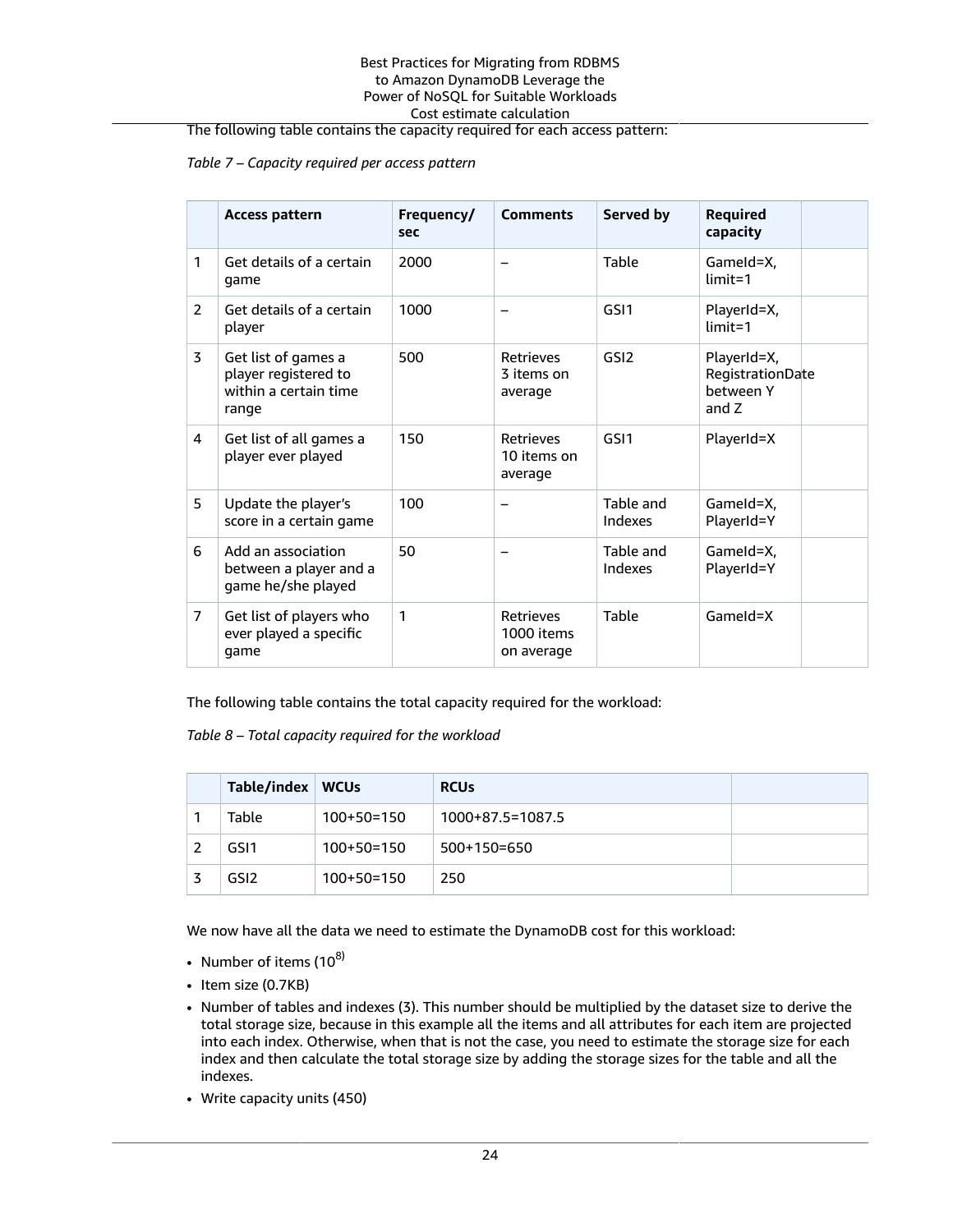• Read capacity units (1987.5)

These can be run through the AWS Pricing [Calculator](https://calculator.aws/) to derive a cost estimate.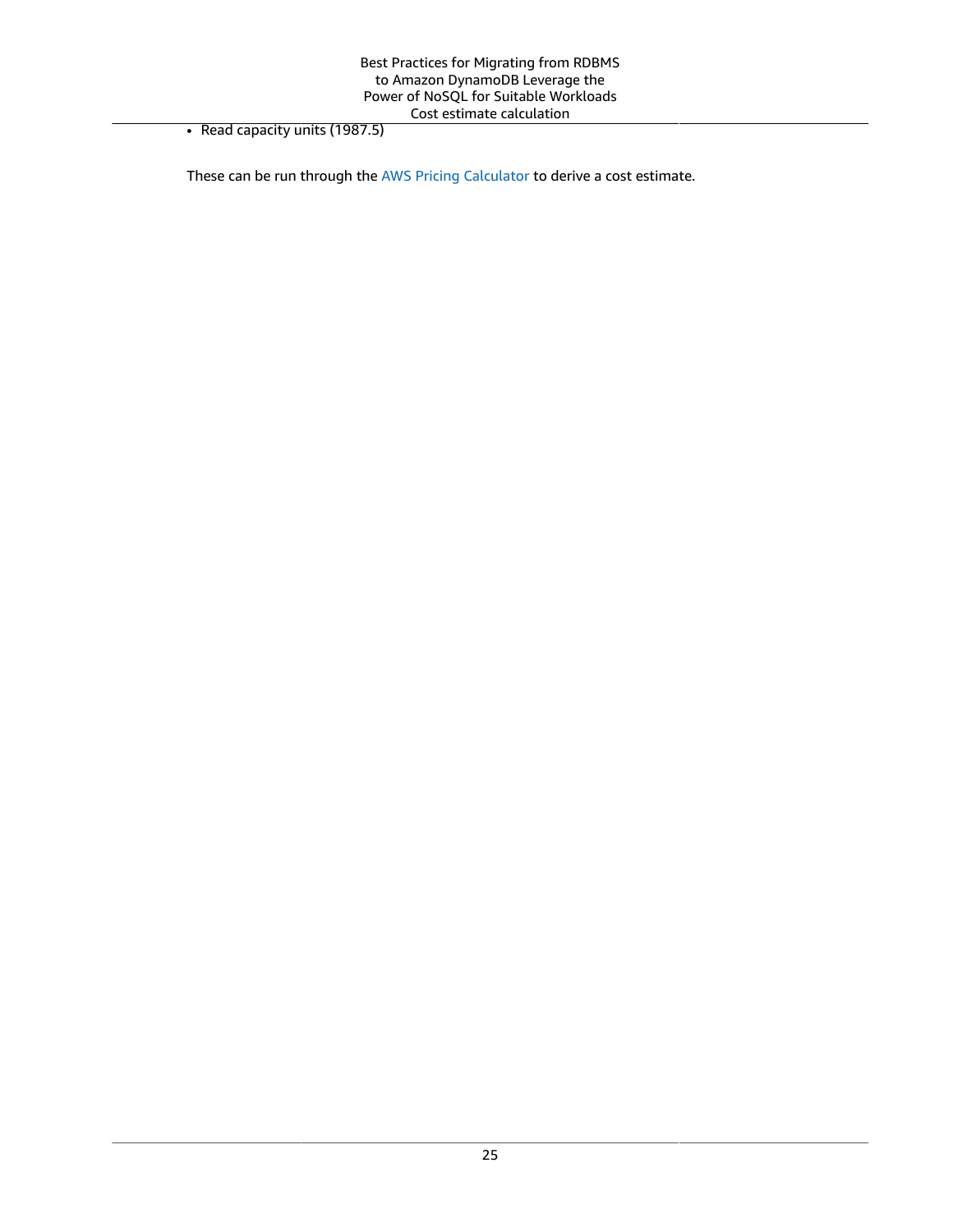## <span id="page-28-0"></span>Testing Phase

The testing phase is the most important part of the migration strategy. It is during this phase that the entire migration process will be tested end-to-end. A comprehensive test plan should minimally contain the following:

| <b>Test category</b>    | <b>Purpose</b>                                                                                                                                                                                                                                                                                                                                                                                                                                                                                                                                                                                                                |
|-------------------------|-------------------------------------------------------------------------------------------------------------------------------------------------------------------------------------------------------------------------------------------------------------------------------------------------------------------------------------------------------------------------------------------------------------------------------------------------------------------------------------------------------------------------------------------------------------------------------------------------------------------------------|
| Basic acceptance tests  | These tests should be automatically executed upon completion of the data<br>migration routines. Their primary purpose is to verify whether the data<br>migration was successful. Some common outputs from these tests will<br>include:<br>• Total # items processed<br>• Total # items imported<br>• Total # items skipped<br>• Total # warnings<br>• Total # errors<br>If any of these totals reported by the tests deviate from the expected values,<br>then it means the migration was not successful and the issues need to be<br>resolved before moving to the next step in the process or the next round of<br>testing. |
| <b>Functional tests</b> | These tests exercise the functionality of the application(s) using DynamoDB<br>for data storage. They include a combination of automated and manual tests.<br>The primary purpose of the functional tests is to identify problems in the<br>application caused by the migration of the RDBMS data to DynamoDB. It is<br>during this round of testing that gaps in the data model are often revealed.                                                                                                                                                                                                                          |
| Non-functional tests    | These tests assess the non-functional characteristics of the application, such<br>as performance under varying levels of load, and resiliency to failure of<br>any portion of the application stack. These tests can also include boundary<br>or edge cases that are low-probability but could negatively impact the<br>application (for example, if a large number of clients try to update the same<br>record at the exact same time). The backup and recovery process defined in<br>the planning phase should also be included in non-functional testing.                                                                  |
| User acceptance tests   | These tests should be executed by the end-users of the applications once the<br>final data migration has completed. These tests help end-users decide if the<br>application is sufficient to meet their requirements.                                                                                                                                                                                                                                                                                                                                                                                                         |

Because the migration strategy is iterative, these tests are executed multiple times. For maximum efficiency, consider testing the data migration routines using a sampling from the production data if the total amount of data to migrate is large. The outcome of the testing phase often requires revisiting a previous phase in the process. The overall migration strategy becomes more refined through each iteration of the process. After all the tests execute successfully, it is time for the next and final phase: data migration.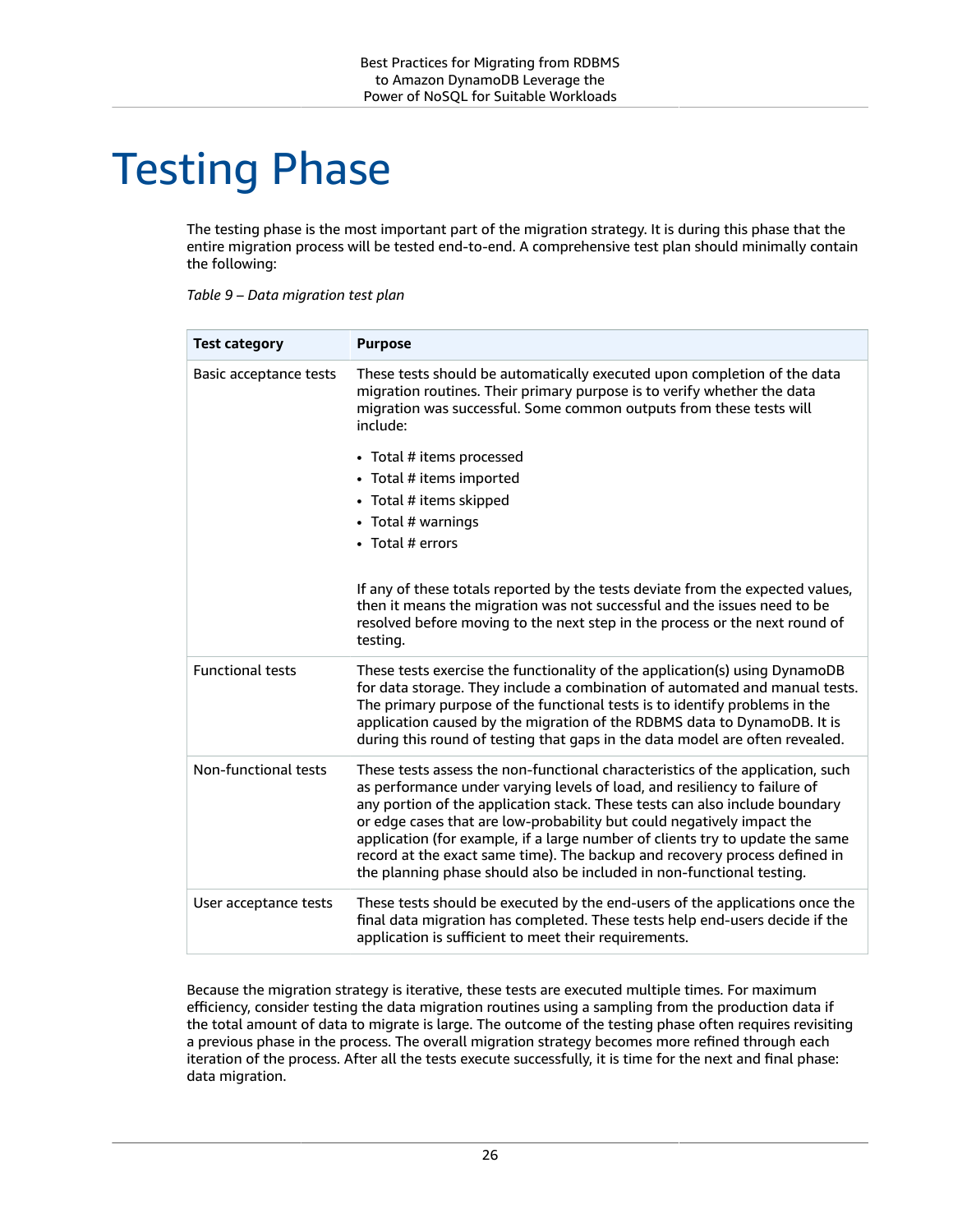## <span id="page-29-0"></span>Data migration phase

In the data migration phase, the full set of production data from the source RDBMS tables is migrated into DynamoDB. By the time this phase is reached, the end-to-end data migration process has been tested and vetted thoroughly. All the steps of the process are carefully documented, so running it on the production data set should be as simple as following a procedure that has been executed numerous times before.

After the data migration is complete, the user acceptance tests defined in the previous phase should be executed one final time to ensure that the application is in a usable state. In the event that the migration fails for any reason, the backup and recovery procedure—which is also thoroughly tested and vetted at this point—can be initiated. When the system is back to a stable state, a root cause analysis of the failure should be conducted and the data migration rescheduled once the root cause is resolved. If all goes well, the application should be closely monitored over the next several days until there is sufficient data indicating that the application is functioning normally.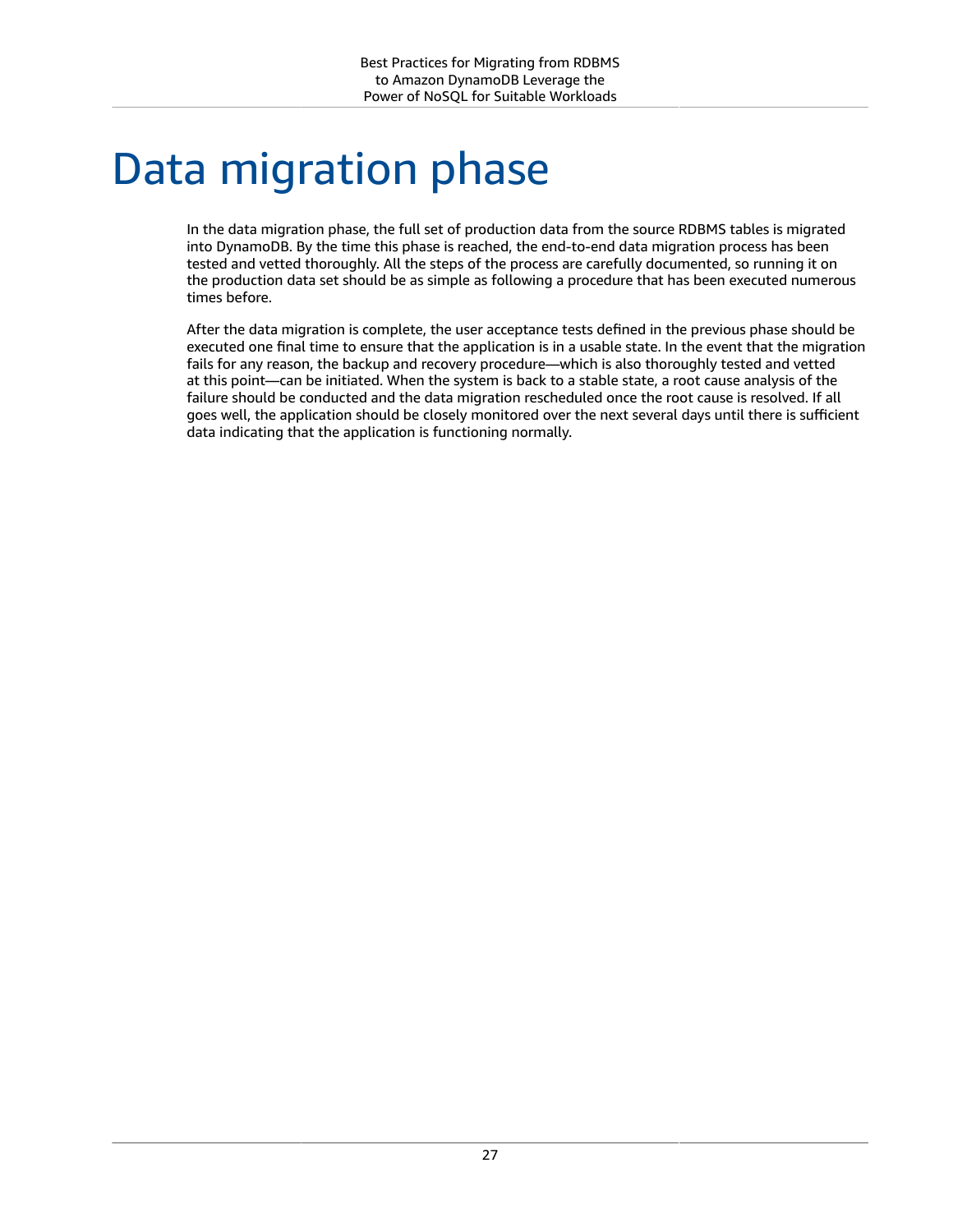## <span id="page-30-0"></span>Conclusion

Using DynamoDB for suitable workloads can result in lower costs, a reduction in operational overhead, and an increase in performance, availability, and reliability when compared to a traditional RDBMS. In this paper, AWS proposed a strategy for identifying and migrating suitable workloads from an RDBMS to DynamoDB. While implementing such a strategy will require careful planning and engineering effort, the return on investment (ROI) of migrating to a fully managed, serverless, NoSQL solution such as DynamoDB should greatly exceed the upfront cost associated with the effort.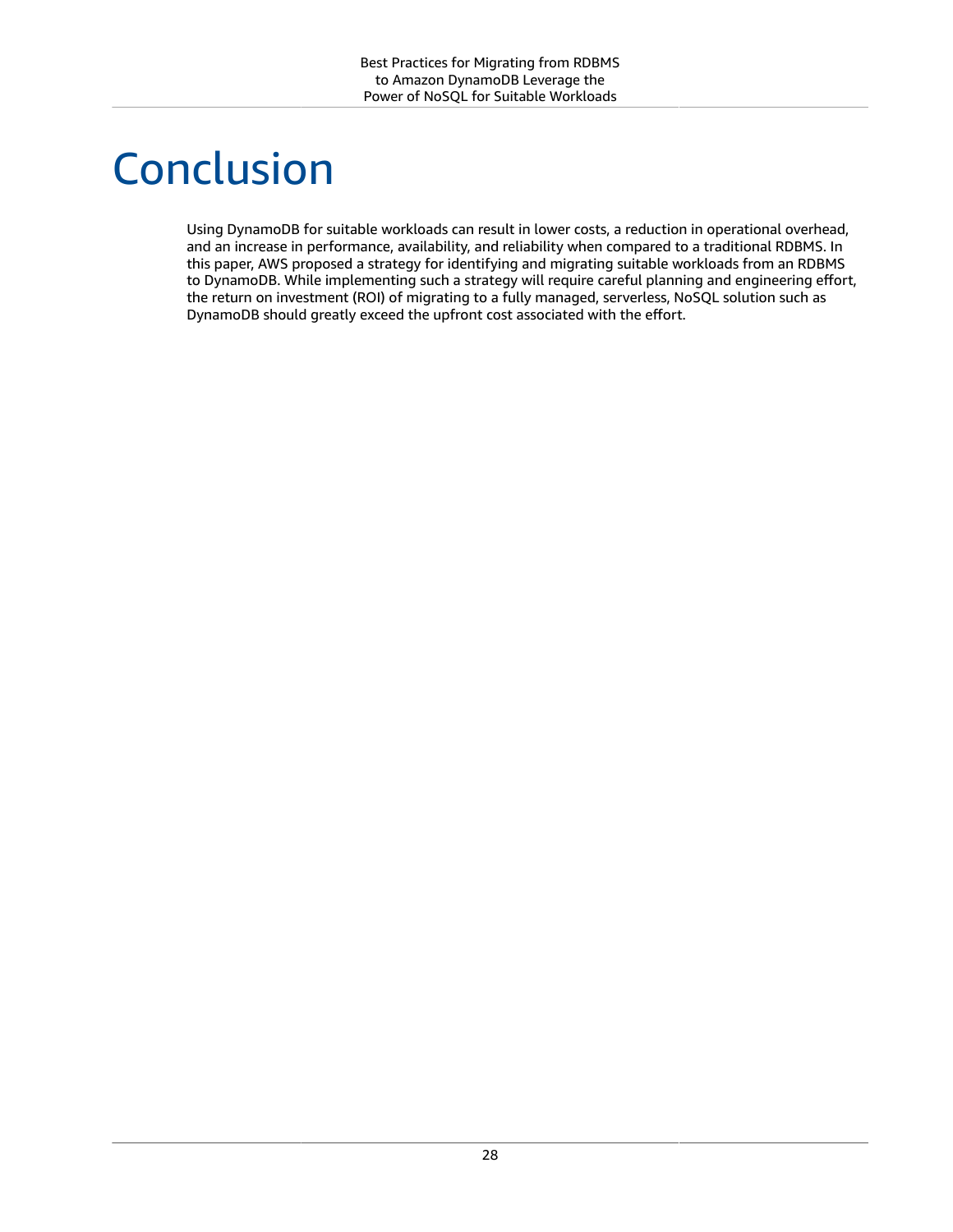## <span id="page-31-0"></span>**Contributors**

Contributors to this document include:

- Nathaniel Slater, Senior Practice Manager, Amazon Web Services
- Leonid Koren, Principal NoSQL Solutions Architect, Amazon Web Services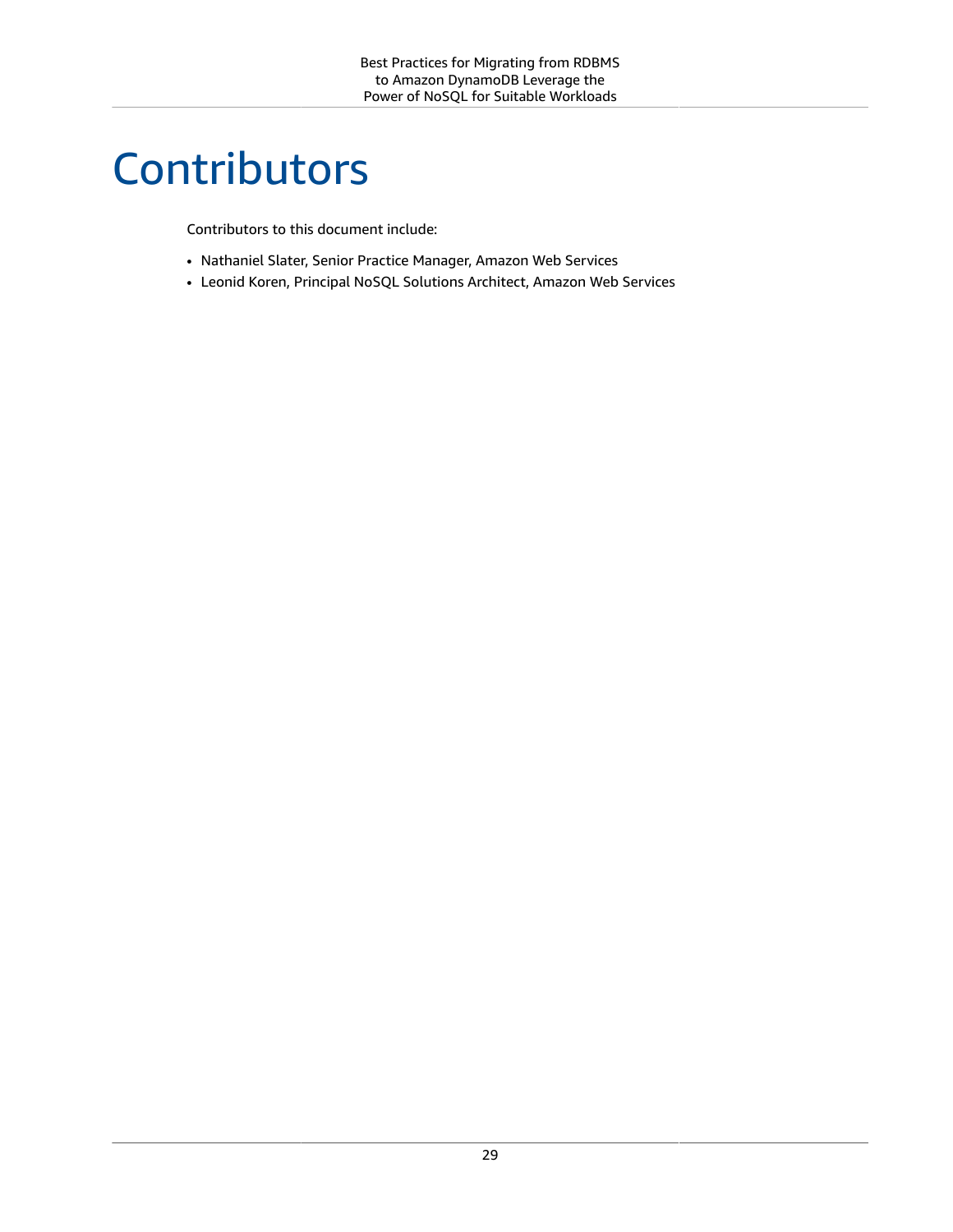### <span id="page-32-0"></span>Further reading

For additional information, refer to:

- [DynamoDB](https://docs.aws.amazon.com/amazondynamodb/latest/developerguide/GettingStartedDynamoDB.html) Developer Guide
	- Best Practices for Designing and [Architecting](https://docs.aws.amazon.com/amazondynamodb/latest/developerguide/best-practices.html) with DynamoDB
	- NoSQL Design for [DynamoDB](https://docs.aws.amazon.com/amazondynamodb/latest/developerguide/bp-general-nosql-design.html)
	- Best Practices for Modeling Relational Data in [DynamoDB](https://docs.aws.amazon.com/amazondynamodb/latest/developerguide/bp-relational-modeling.html)
- Amazon [DynamoDB](http://aws.amazon.com/dynamodb/) Website
- Data modeling with NOSQL [Workbench](http://aws.amazon.com/blogs/database/data-modeling-with-nosql-workbench-for-amazon-dynamodb/) for Amazon DynamoDB blog
- How to determine if Amazon DynamoDB is [appropriate](http://aws.amazon.com/blogs/database/how-to-determine-if-amazon-dynamodb-is-appropriate-for-your-needs-and-then-plan-your-migration/) for your needs blog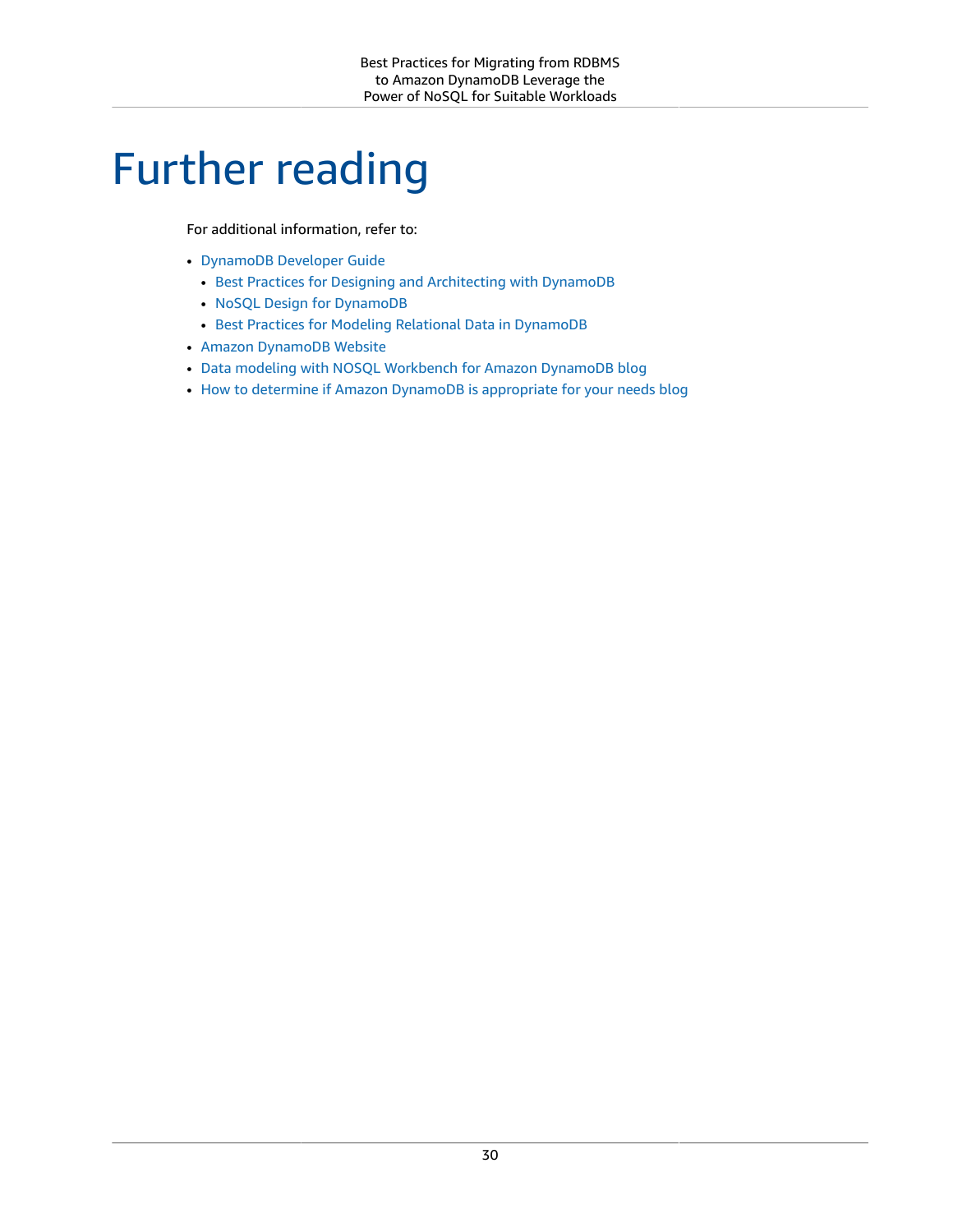## <span id="page-33-0"></span>Document history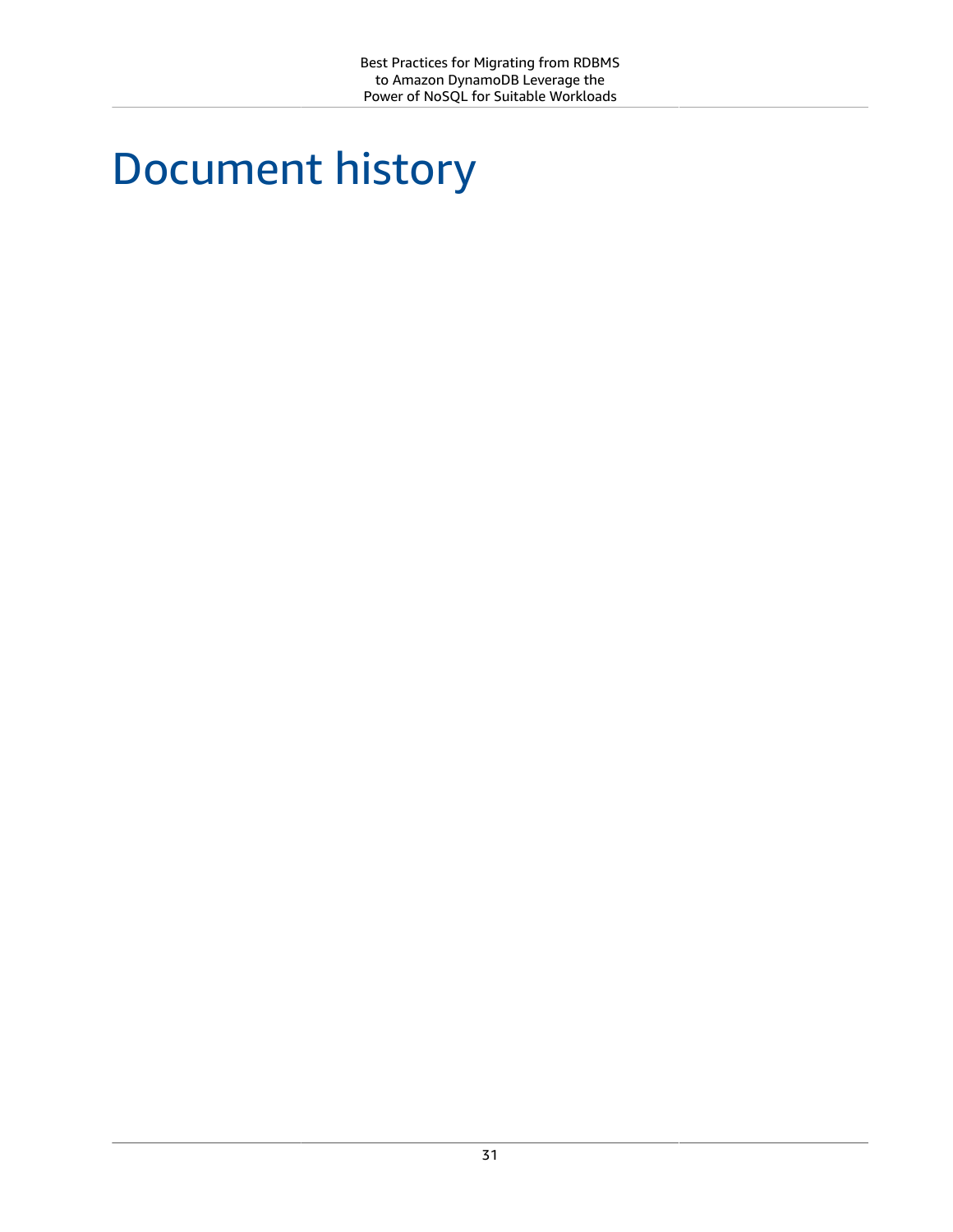## <span id="page-34-0"></span>Cheat sheet

The following is a summary some of the key concepts discussed in this paper, and the sections where those concepts are detailed:

| Concept                                | <b>Section</b>                |
|----------------------------------------|-------------------------------|
| Determining suitable workloads         | Suitable workloads (p. 5)     |
| Choosing the right key structure       | Key concepts (p. 8)           |
| Table indexing                         | Data modeling phase (p. 17)   |
| Provisioning read and write throughput | Data modeling example (p. 18) |
| Choosing a migration strategy          | Planning phase (p. 14)        |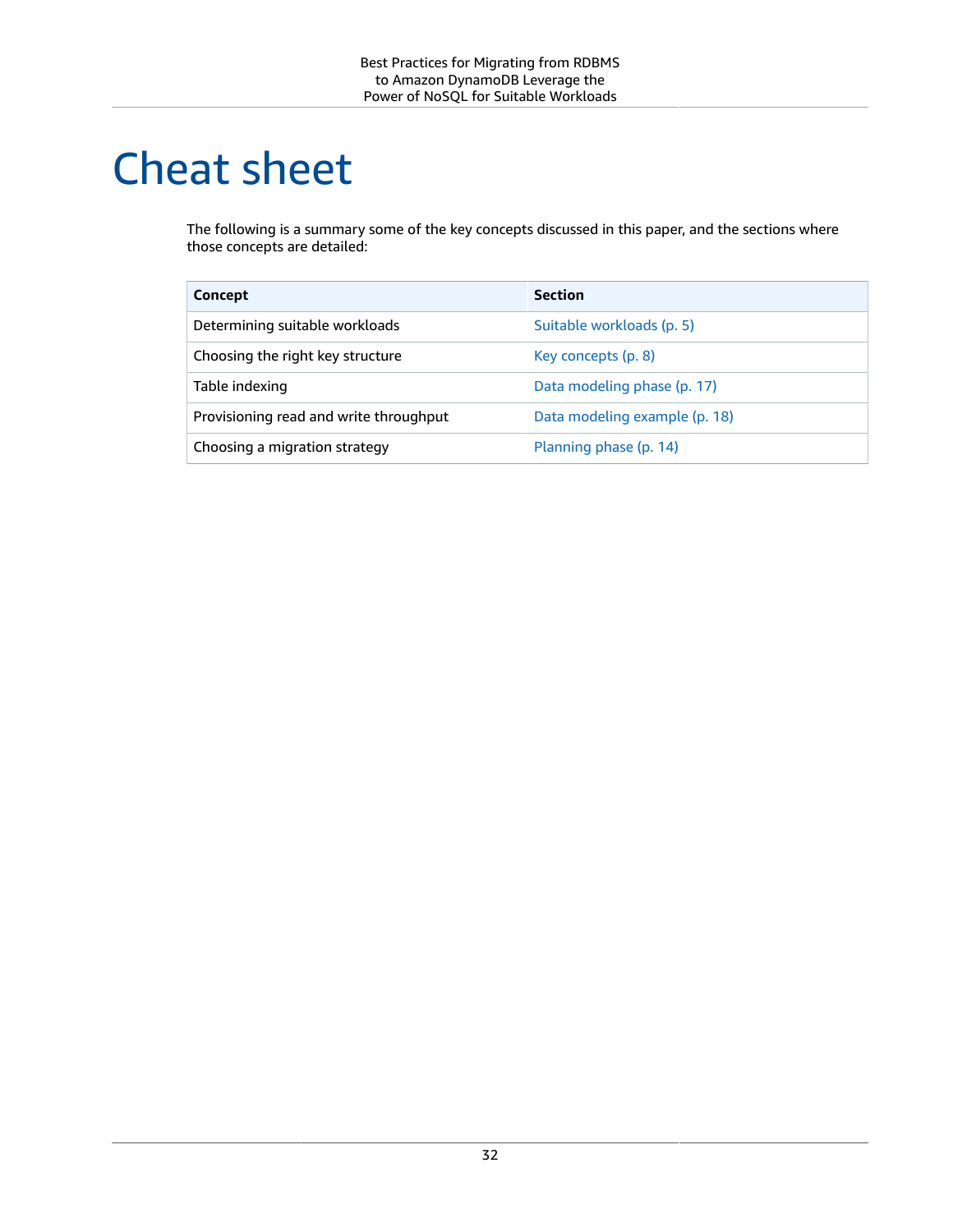### <span id="page-35-0"></span>**Notices**

Customers are responsible for making their own independent assessment of the information in this document. This document: (a) is for informational purposes only, (b) represents current AWS product offerings and practices, which are subject to change without notice, and (c) does not create any commitments or assurances from AWS and its affiliates, suppliers or licensors. AWS products or services are provided "as is" without warranties, representations, or conditions of any kind, whether express or implied. The responsibilities and liabilities of AWS to its customers are controlled by AWS agreements, and this document is not part of, nor does it modify, any agreement between AWS and its customers.

© 2022 Amazon Web Services, Inc. or its affiliates. All rights reserved.